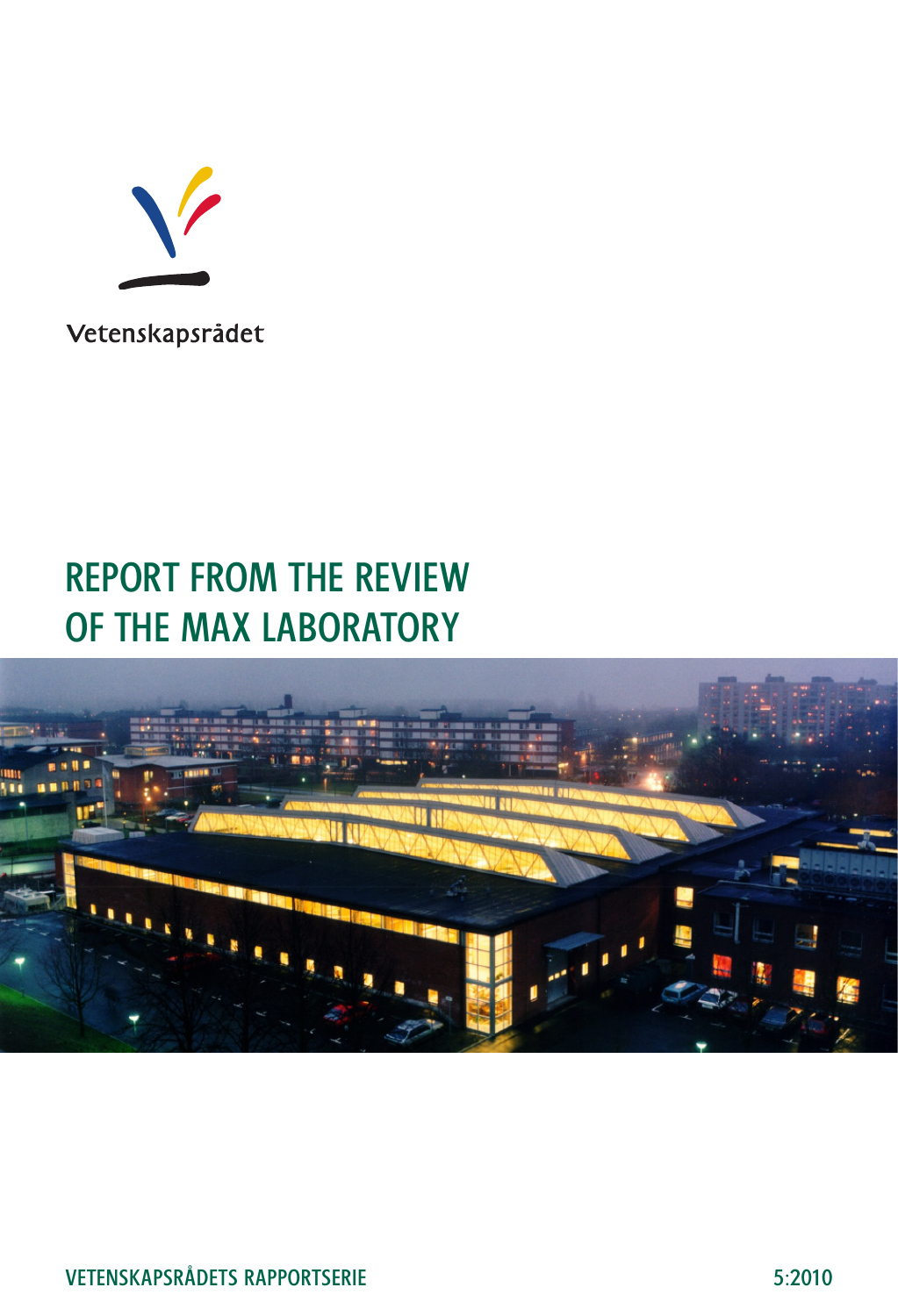# REPORT FROM THE REVIEW OF THE MAX LABORATORY

Lund, May 2009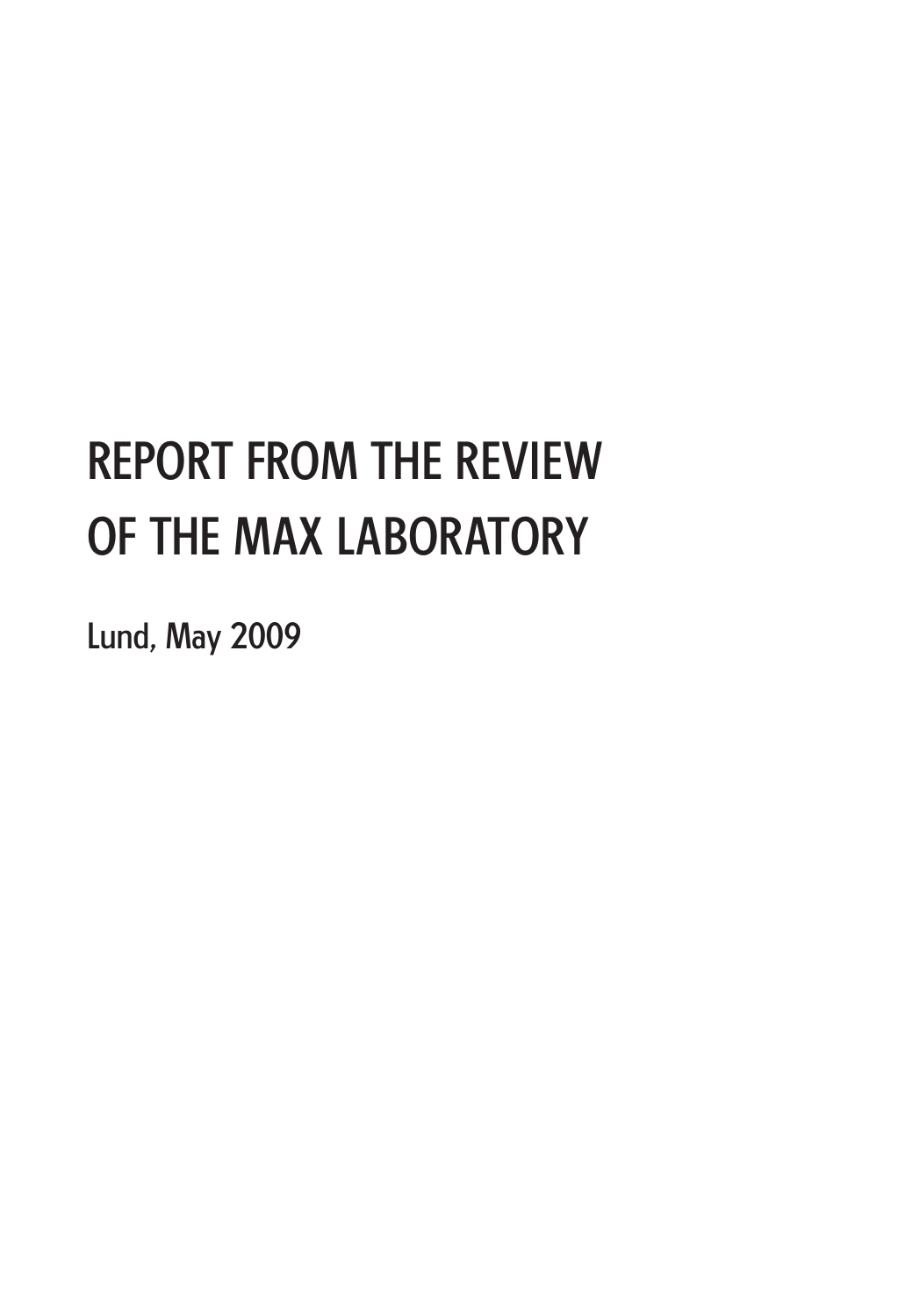#### REPORT FROM THE REVIEW OF THE MAX LABORATORY Lund, May 2009

This report can be ordered at www.vr.se

VETENSKAPSRÅDET Swedish Research Council Box 1035 101 38 Stockholm, SWEDEN

© Swedish Research Council ISSN 1651-7350 ISBN 978-91-7307-170-3

Graphic Design: Erik Hagbard Couchér, Vetenskapsrådet Cover Photo: MAX-lab. MAX-lab pictured from the north. Akademiska Hus-S Printed by: CM-Gruppen AB, Bromma, Sweden 2010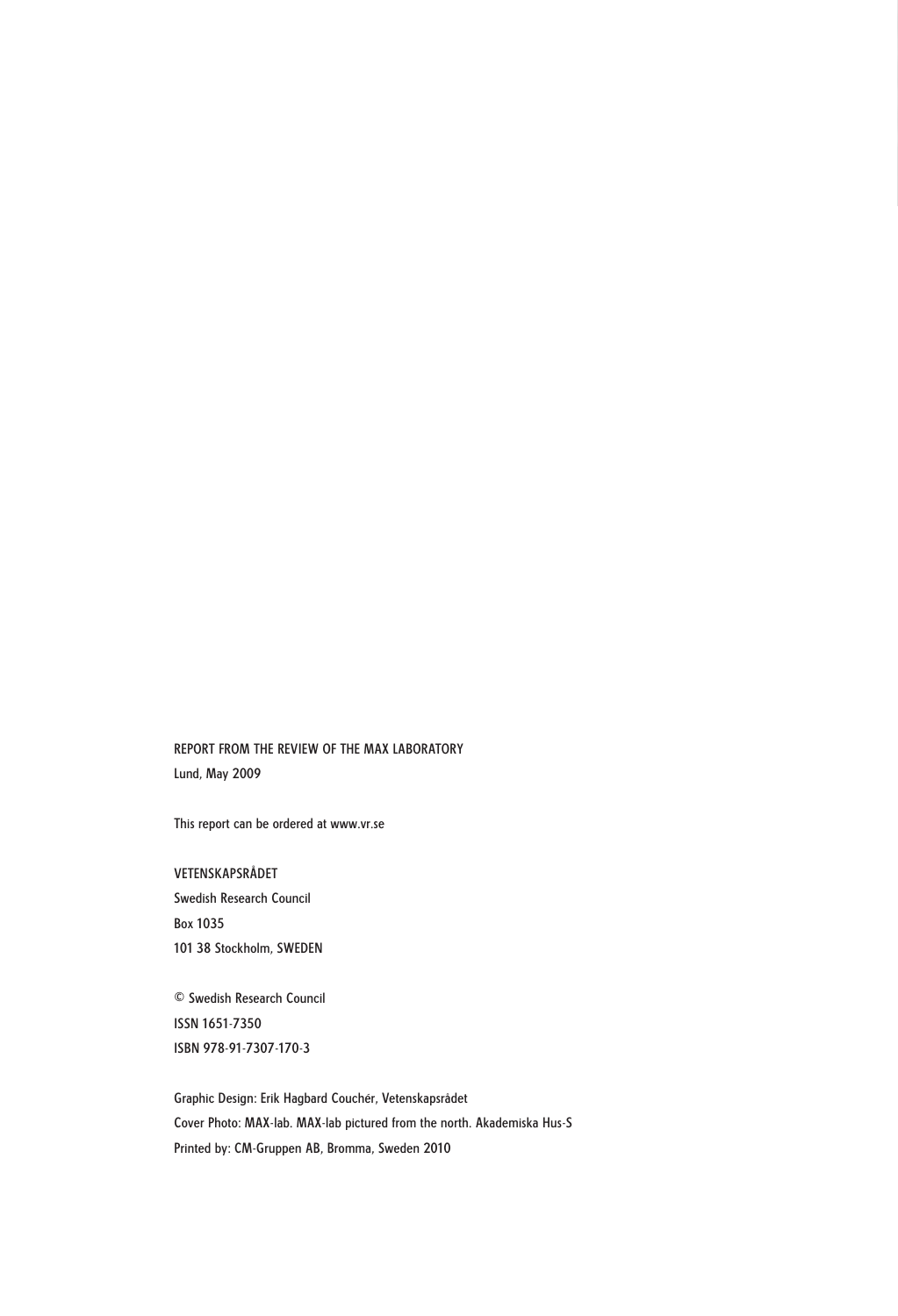## PREFACE

The Swedish Research Council (VR) is a governmental agency with the responsibility to support basic research of the highest scientific quality in all academic disciplines. It is also part of the Council's remit to evaluate research and assess its academic quality and success.

The Council for Research Infrastructures, RFI (former Committe for Research Infrastructures, KFI) at the Swedish Research Council has the overall responsibility to ensure that research infrastructure of the highest quality is expanded and exploited. Specifically, the Committee advertises and evaluates applications, participates in international collaborations and works on monitoring and assessments. As part of the overall responsibility for research infrastructures rfi oversees and evaluates the two Swedish National Facilities – Onsala Space Observatory and the max-laboratory.

In 2003 RFI decided on the level of operational support to these facilities for the period 2004–2009. It was also decided that by the end of that period an international evaluation of the activities should be carried out to review the performance of the facility. RFI has therefore appointed an Expert Panel with the capacity to assess the research activities under evaluation in an international perspective. This report contains the findings and recommendations of the Expert Panel.

The members of the Expert Panel were Prof. Maria Arménia Carrondo, Universidade Nova de Lisboa in Portugal and Prof. Giorgio Margaritondo, Ecole Polytechnique Fédérale of Lausanne in Switzerland. Prof. Örjan Skeppstedt, Stockholm University, was appointed Chairman of the Expert Panel and Dr. Tove Andersson, Research Officer, VR acted as coordinator and secretary of the review.

The Swedish Research Council would like to express its sincere gratitude to the Expert Panel for devoting their time and expertise to this important task.

The Swedish Research Council would also like to thank the representatives of max-laboratory and Lund University for providing the necessary background material and giving informative presentations and for their kind hospitality during the Panel´s visit to the observatory.

Stockholm 2010-03-10

Lars Börjesson *Secretary General RFI, Swedish Research Council*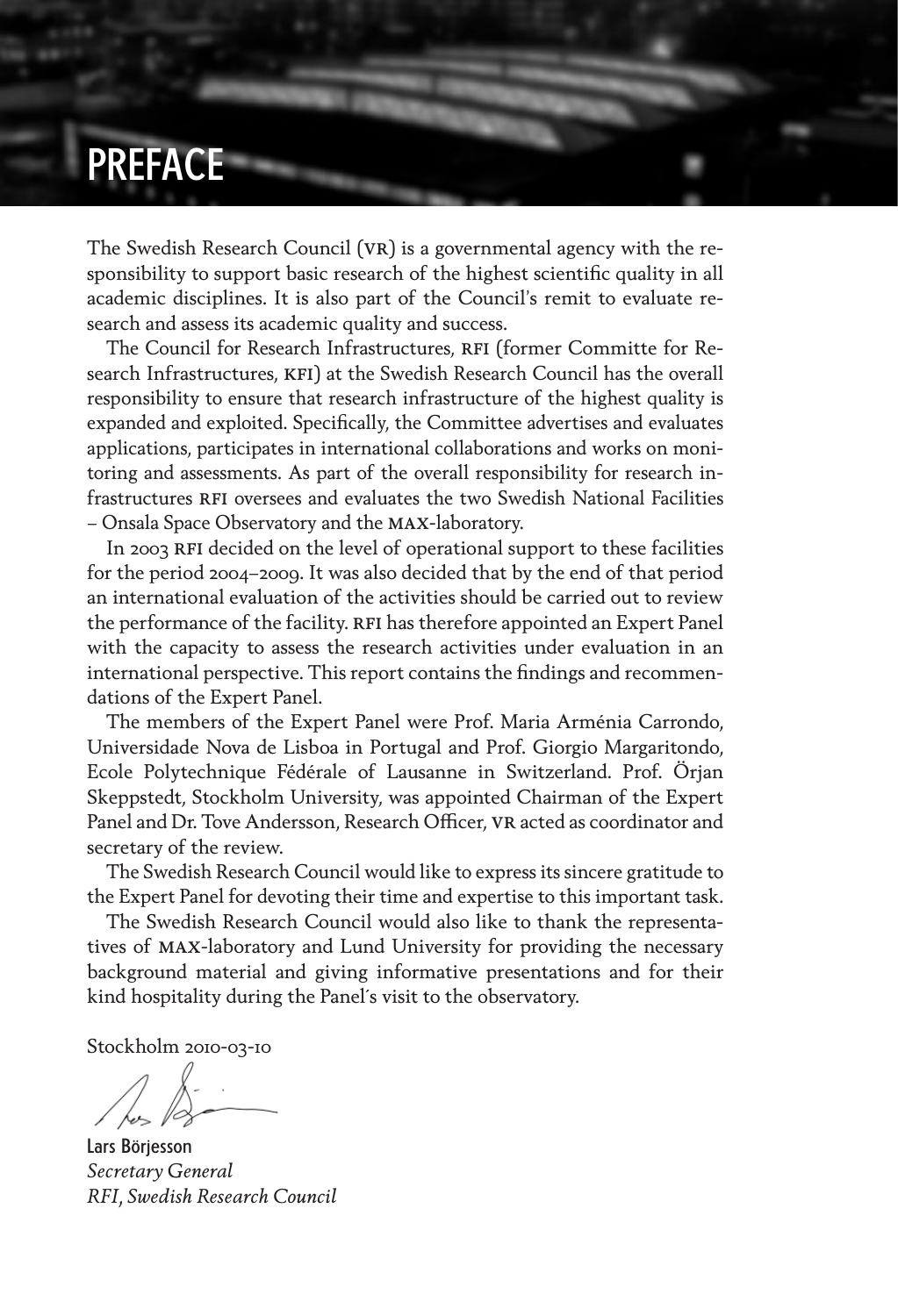### PROCEDURE FOR THE REVIEW

The Committee for Research Infrastructures (KFI) of the Swedish Research Council (Vetenskapsrådet) decided in 2003 to increase the funding for operation of the max laboratory in Lund for the time period 2004–2009. It was also decided that by the end of this time, in 2009, a review of the activities at max-lab should be performed to indicate how the support was received and at what level further support should be given (Appendix 1: Terms of Reference). KFI appointed an international evaluation panel for this review, with a Swedish Chairman, *Prof. Örjan Skeppstedt*, Stockholm University, and secretary, *Dr. Tove Andersson*, Swedish Research Council. The members of the international panel were:

*Prof. Maria Arménia Carrondo*, Universidade Nova de Lisboa, Portugal *Prof. Giorgio Margaritondo*, École Polytechnique Fédérale de Lausanne, Switzerland

Short cvs for the panel members can be found in Appendix 2.

The panel received a background report from max-lab (max laboratory Background report 2009) together with additional material in April 2009, and made a site visit to MAX-lab on  $3-5$  May, 2009. The program for the site visit included meeting with max-lab staff and users as well as representatives from the faculty board at Lund University (Appendix 3). The panel also had time to plan and start writing the report together at max-lab.

The present document presents the views and assessments of the panel members. By signing they take full responsibility for the report. The Chairman and secretary confirm that the work was conducted in accordance with the statutes of the Swedish Research Council and that it was performed in an impartial manner.

May, 2009

 $\mathbb{U}_{\alpha}$  Amin. Com-1

Prof. Maria Arménia Carrondo Prof. Giorgio Margaritondo

Reppstedt

Prof. Örjan Skeppstedt Dr. Tove Andersson *Chairman Secretary*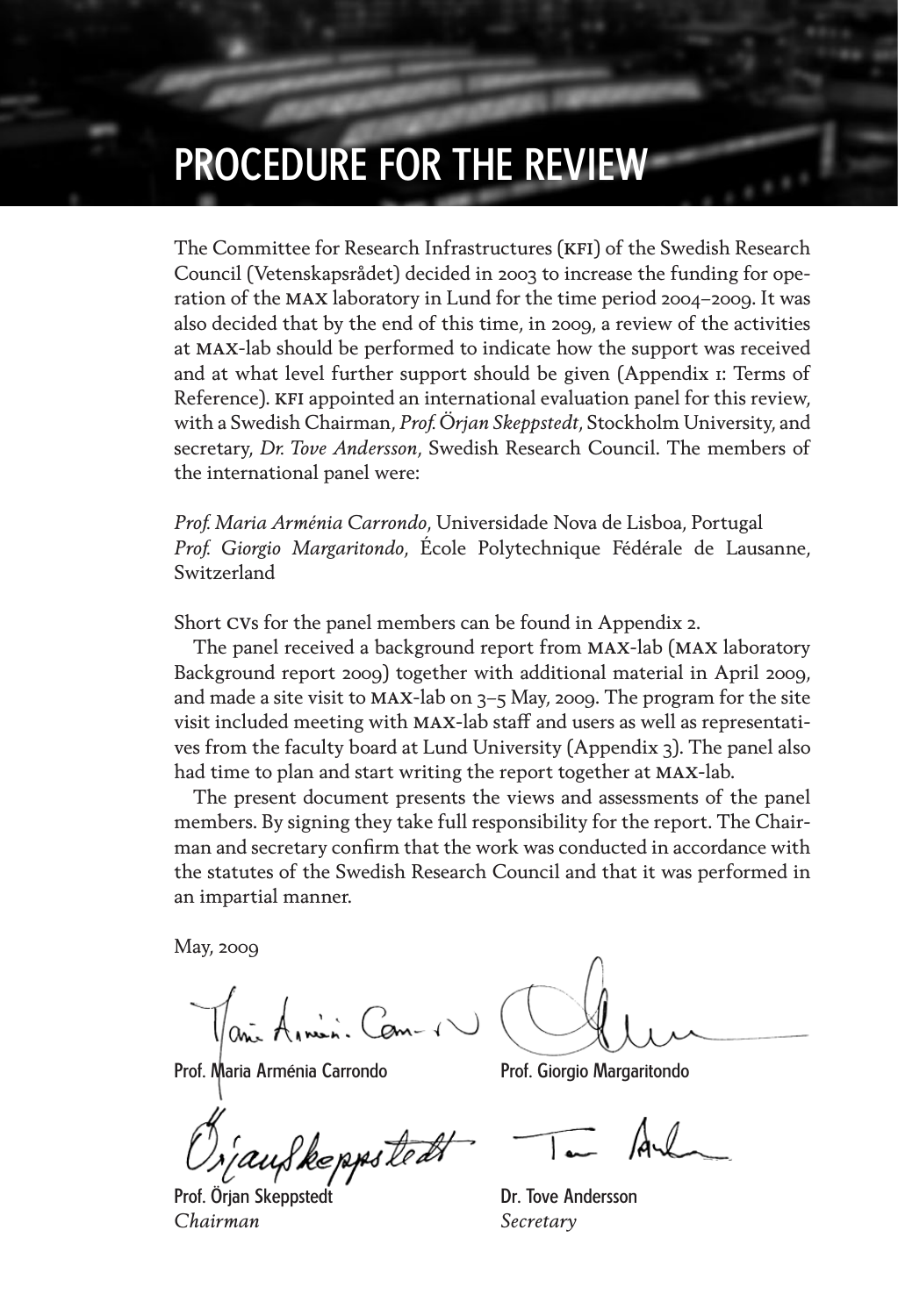# **CONTENTS**

| EXECUTIVE SUMMARY                                                         |  |
|---------------------------------------------------------------------------|--|
| INTRODUCTION 0                                                            |  |
| MAX-LAB 2009                                                              |  |
| SCIENTIFIC ACTIVITIES AND PERFORMANCE 2006-2009 <b>Manual Activity 12</b> |  |
|                                                                           |  |
|                                                                           |  |
|                                                                           |  |
|                                                                           |  |
| GENERAL ASPECTS AND ASSESSMENTS MANUSCRIPTION AND 21<br><b>Funding</b> 21 |  |
| User aspects 23                                                           |  |
|                                                                           |  |
|                                                                           |  |
| SAMMANFATTNING PÅ SVENSKA                                                 |  |
| APPENDIX 1: TERMS OF REFERENCE 28                                         |  |
|                                                                           |  |
| APPENDIX 3: PROGRAM FOR THE SITE VISIT AT MAX-LAB ON 3-5 MAY, 200935      |  |
| APPENDIX 4: ORGANISATIONAL PLAN FOR MAX-LAB                               |  |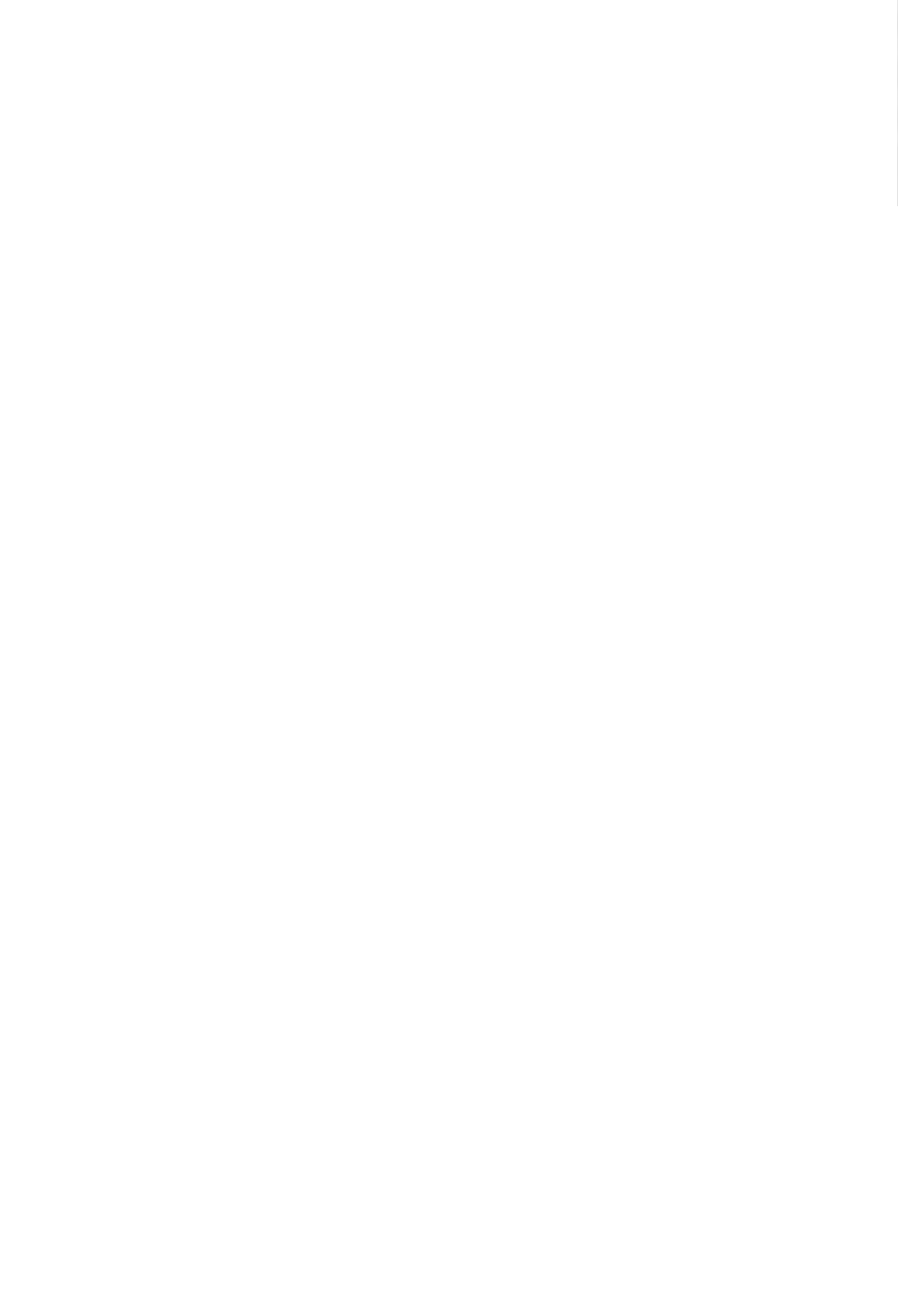## EXECUTIVE SUMMARY

The Review Panel analyzed in detail the documents concerning the past achievements and future plans for max-lab and the presentations of several staff members, users and academic officers. This enabled us to conclude that max-lab is a very successful enterprise in science and technology. Such a conclusion can be reached using international standards, in comparison with the top synchrotron facilities in Europe and in the world.

max-lab has specifically become a recognized leader in experimental methods based on soft x-rays. Its record of results and publications of recent years continued and enhanced the tradition of excellence already established by the laboratory. The role and impact are important both at the national and international level. max-lab is an extremely valuable resource for many Swedish scientists, a facility of reference for the entire Nordic region and the laboratory of choice for many scientists from other regions of Europe and the world.

max-lab has a factual, unmatched record of cost effectiveness both for the construction and operation of facilities. This is a striking point considering the very high quality of its sources and beamline instrumentation as well as the continuing attention to the user needs.

The fact that max-lab is within Lund University has very positive implications. This enhances its role in graduate education, for students from Lund and from all over Sweden and abroad. It makes also possible for the laboratory and Lund University to be one of the world centers for the education of new generations of accelerator scientists, in great demand and increasingly scarce supply everywhere.

Finally, max-lab constitutes an excellent platform for the forthcoming transition to max iv, in terms of instrumentation, know-how, user community, staff and management skills.

On this basis, we would like to formulate the following recommendations:

- To continue the financial support to the laboratory and increase it to the requested level.
- To enable in this way the laboratory to increase its user service and instrumentation development, with the objective to expand its scope to new techniques and disciplines.
- To continue and increase the current support to activities in domains that will be of interest for and easily transferable to max iv.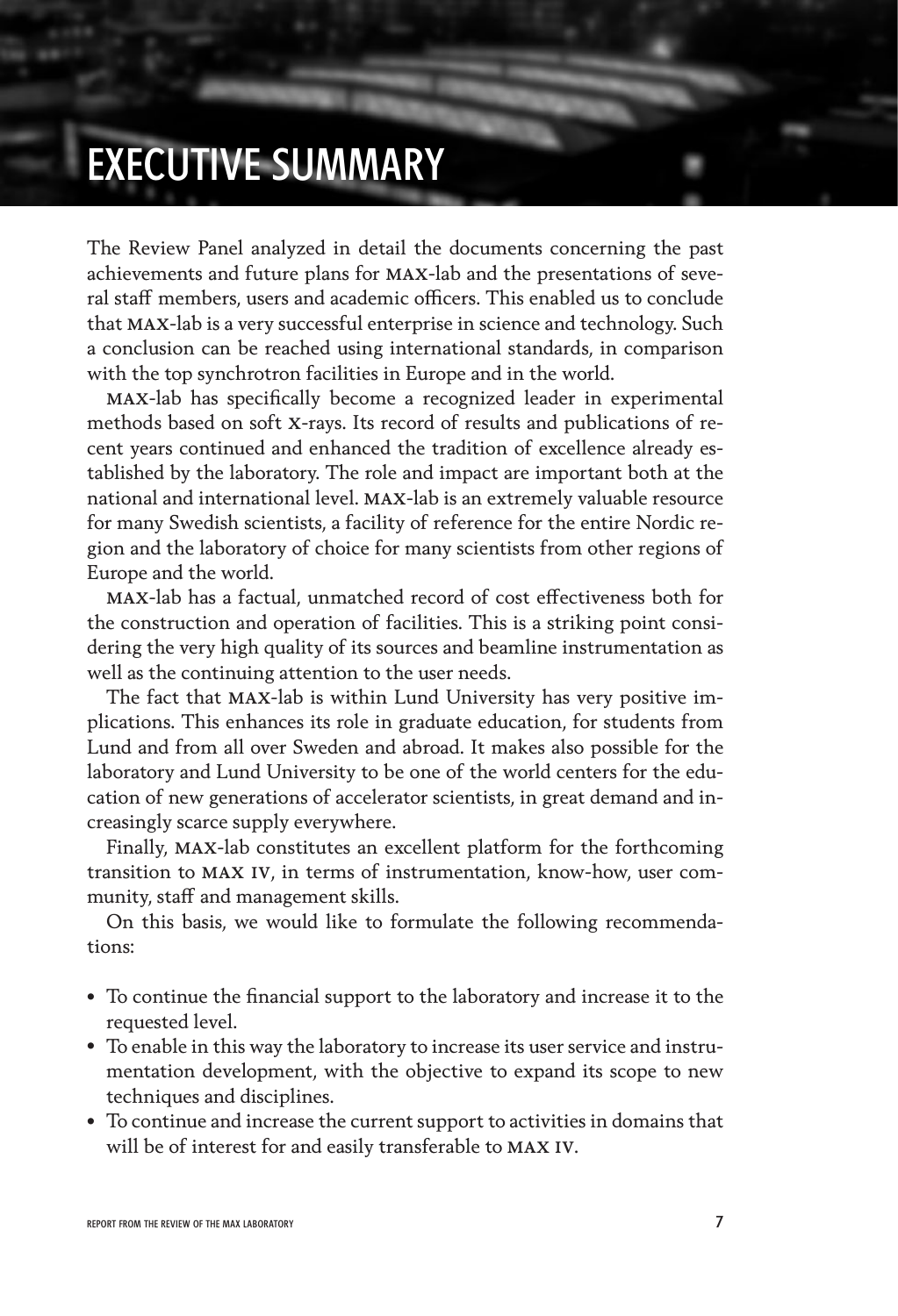- To guarantee the continuity of operation and user services during the future transition to max iv.
- To preserve in the forthcoming years the outstanding patrimony of human resources of max-lab, as required for continuing cost effectiveness.
- To continue and expand the collaboration with Lund University for education in accelerator science.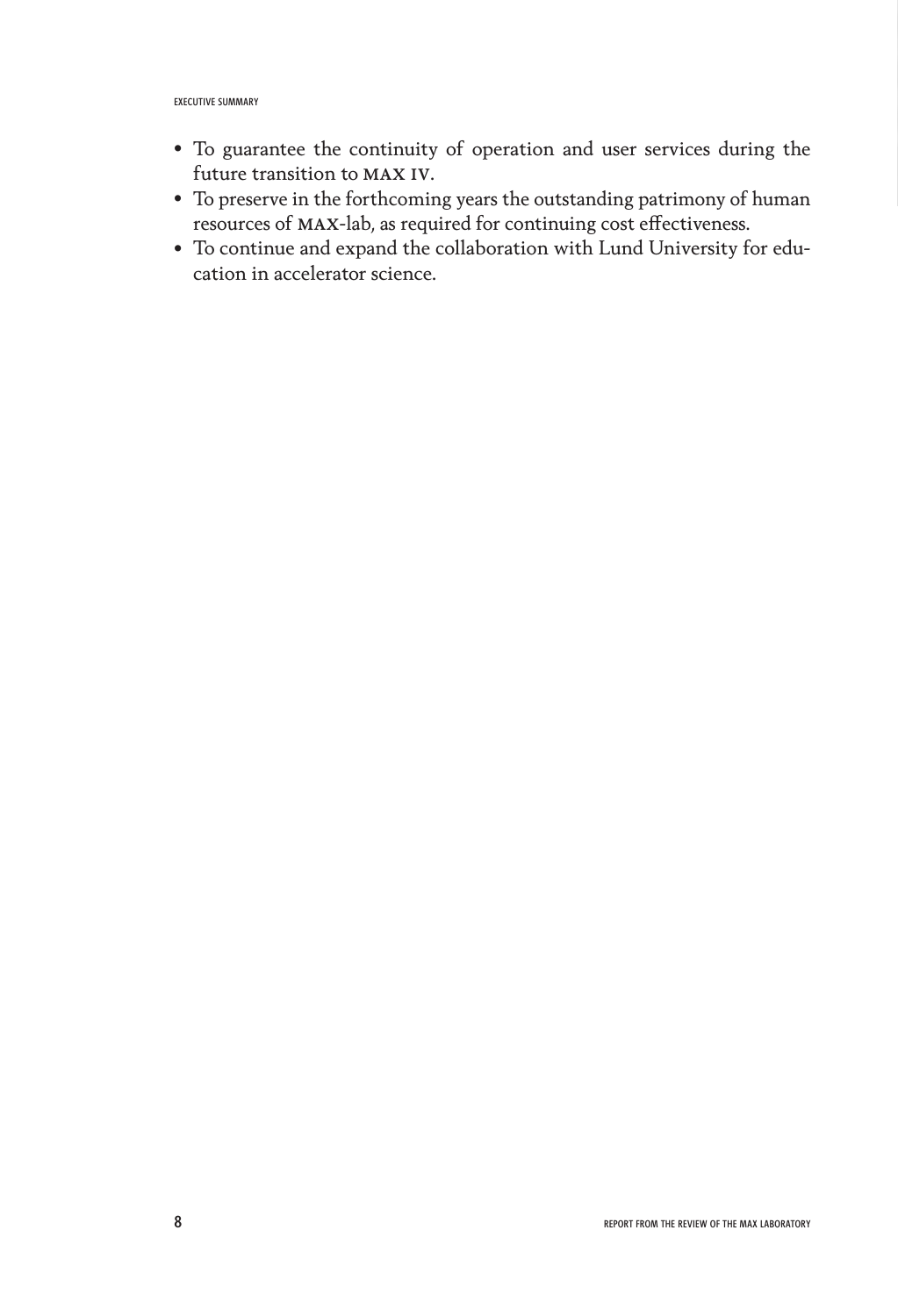### INTRODUCTION

max-lab is one of the two National Facilities, which are presently funded by the Swedish Research Council. The National facilities, at that time max-lab at Lund University, the Onsala Space Laboratory (oso) at Chalmers University of Technology, the The Svedberg laboratory (TSL) at Uppsala University and the Manne Siegbahn laboratory (MSL) at Stockholm University, were established in 1994–1995 by decision of the Parliament. Bilateral agreements were reached between the Swedish Research Council and the host universities in order to regulate the division of financial support and other responsibilities. The basic division of financial support is that the host university provides the site free of rent and pays the electricity and the Swedish Research Council pays for the operation. Additional resources for investments are obtained from the Research Council and other sources. The host university acts as employer of the staff of the facility, while the Council supplies the overall scientific guidelines, monitors and periodically evaluates the ongoing activities. The host university is responsible for setting up the board for the facility, two of the members being proposed by the Swedish Research Council.

All four National facilities established in 1994–1995 were reviewed in 2002 by the same international Review Panel. This panel came to the conclusion that all four facilities were unquestionably underfunded. The situation was deemed most difficult for max-lab, where researchers from outside institutions and universities routinely carried out tasks, which should be assigned to facility staff, assistant staff and technicians. At the same time the Review Panel assessed the ongoing activities at the max-lab as vital and essential for Swedish science and technology and it fully endorsed the plans for the future presented by the laboratory, which were considered very competitive and challenging. It was clearly stated in the evaluation report to the Swedish Research Council that without additional funding, including support for future accelerators, the laboratory would decline rapidly in its international standing.

As a consequence of the observations and recommendations of the 2002 evaluation the Research Council the same year made the decision to phase out its support to two of the facilities, TSL and MSL, in order to be able to give adequate funding to the other two laboratories and particularly to increase the support to MAX-lab. The phasing out of the support to TSL and MSL was made gradually over the years 2004–2006 and accordingly the funding from the Research Council to max-lab and oso has gradually increased since 2004.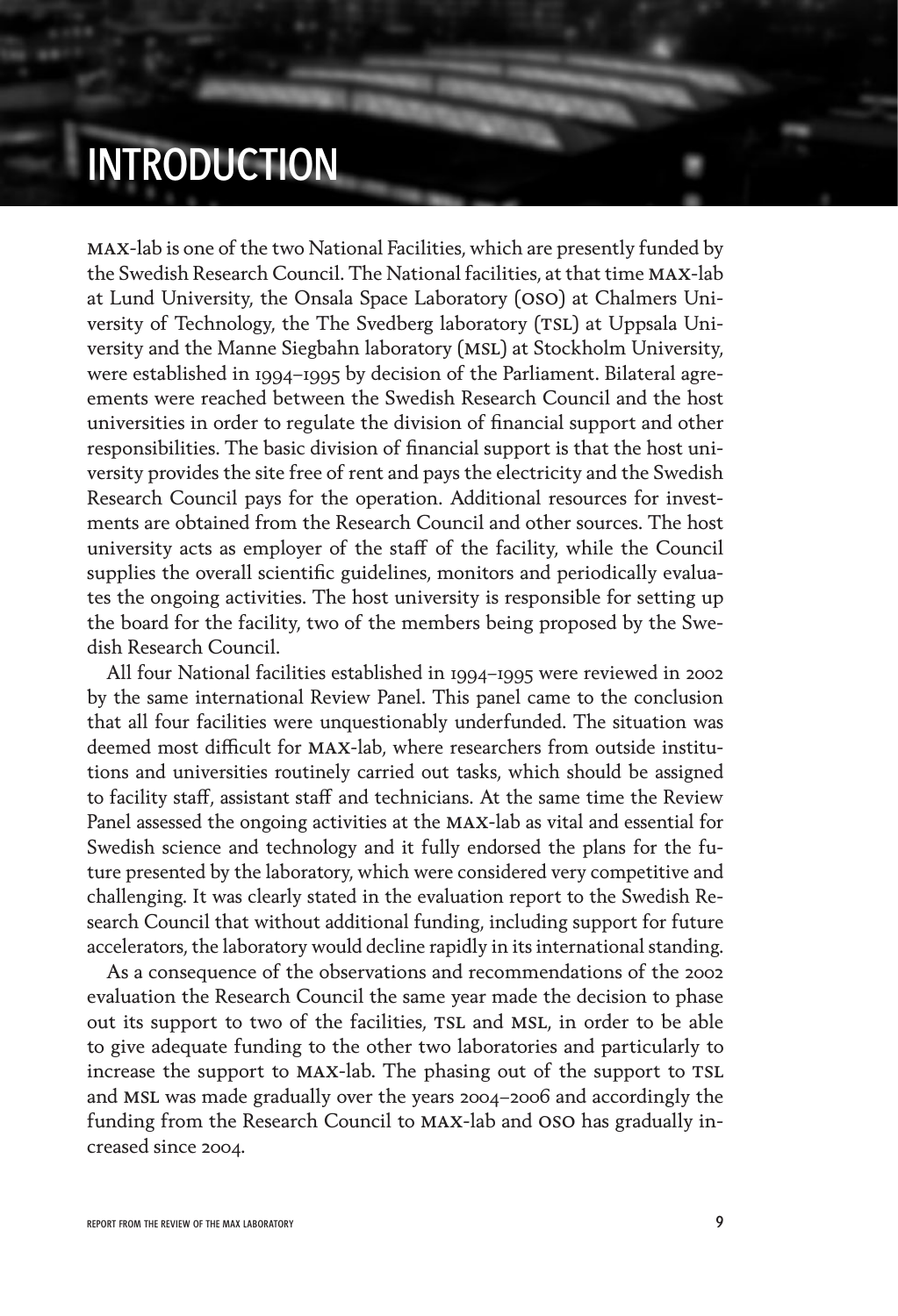#### INTRODUCTION

So called midterm evaluations of max-lab and oso were made in 2007. These were done by panels composed of members from the ordinary Review groups within the Infrastructure Committee (kfi) of the Swedish Research Council. The report of the max-lab panel was very positive and expressed its full support for the increased funding asked for by the laboratory. In particular, the evaluation group emphasized the need for increased funding of user support motivated by new users of the laboratory. They also appreciated the innovative work by the accelerator group at max-lab and expressed the importance that it is given support for continued development work.

The present evaluation of max-lab is the second evaluation of the laboratory as a National Facility with international panel members. A parallel evaluation is made of the other National Facility oso.

It should be noted that max-lab since several years has worked on a proposal for a new synchrotron radiation facility named max iv. The project was presented in the "2005 max iv Conceptual Design Report" and it has been evaluated both technically and scientifically by separate international panels in 2006. In June 2007, the Swedish Research Council reported to the Government about the conditions for the construction of max iv. The Government made positive statements in the Research and Innovation Bill, October 2008, about the need of max iv for the Swedish science community and asked in December 2008 the University Chancellor, Anders Flodström to present the conditions for a decision of funding of the construction of max iv. Based on Flodström's findings and other reports the Research Council, Vinnova, Lund University and Region Skåne signed at the end of April 2009 a common declaration to form a consortium for starting the fast development of max iv. In the document the consortium partners declared their agreement about a construction start during 2010 at the latest. As the MAX IV project was already carefully evaluated both technically and scientifically, the plans for the new facility are not a subject of the present evaluation.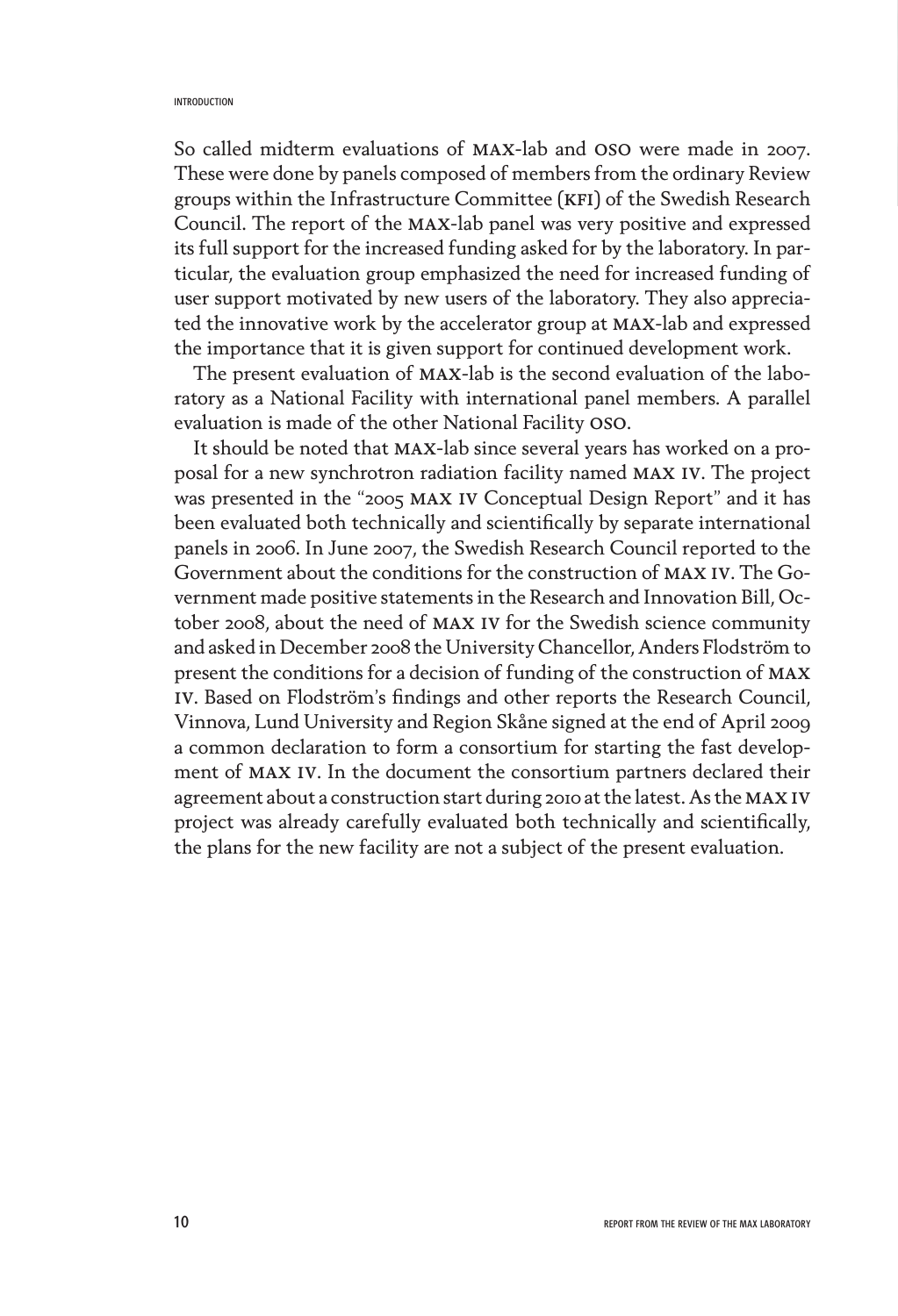### MAX-LAB 2009

Since its foundation 23 years ago, max-lab has been one of the leading synchrotron light facilities in the world. With a systematic upgrade of its instrumentation and a constant attention to the needs of its users, it was able to provide for a broad community, both national and international, advanced photon sources and optical instrumentation for experiments in physics, chemistry, biology and other areas. It is one of the main producers, both quantatively and qualitatively, of results with synchrotron light techniques.

max-lab fits perfectly a model strategy that emerged in the past two decades for the optimal exploitation of synchrotron light techniques. In this strategy, high-level national facilities complement a very large central facility like ESRF. This makes it possible  $(i)$  for the national institutions (that are open to international users) to achieve excellence in specific and important domains, and (2) to prepare by practical experience the national communities for the effective use of the central facility. max-lab fulfils this role not only for Sweden but also for a broad region including the other Nordic countries and other parts of Europe.

With its present three storage rings of different energies – MAX I, MAX II and MAX III – the laboratory provides high-quality photon beams over a broad spectral range from the infrared to the hard x-rays. Constant improvements of the accelerator facilities produced excellent levels of beam quality, in particular with advanced insertion devices. The beamline instrumentation is also very sophisticated and innovative – and matches the most stringent technical requirements of the users.

max-lab places Sweden in a small elite club of nations as far as synchrotron light research is concerned. In Europe, only the uk, Germany, France, Italy, Russia and Switzerland reach at present a comparable status. Thanks to max-lab, Sweden is the unchallenged leader of the Nordic and Baltic countries. But its impact extends well beyond these boundaries to include more than 30 different nationalities. max-lab is a key member of the pan-European consortia IA-SFS and ELISA.

The reason for this very strong position is not only the general high quality of the infrastructures, service and environment but also the specific leadership in certain important areas. These include, for example, (1) experiments with microscopy, spectroscopy and structural techniques conducted under "realistic" conditions (ambient pressure, high pressure, high temperature, liquid environments etc.); (2) the effective use of synchrotron techniques in nanoscience and nanotechnology, facilitated by the interaction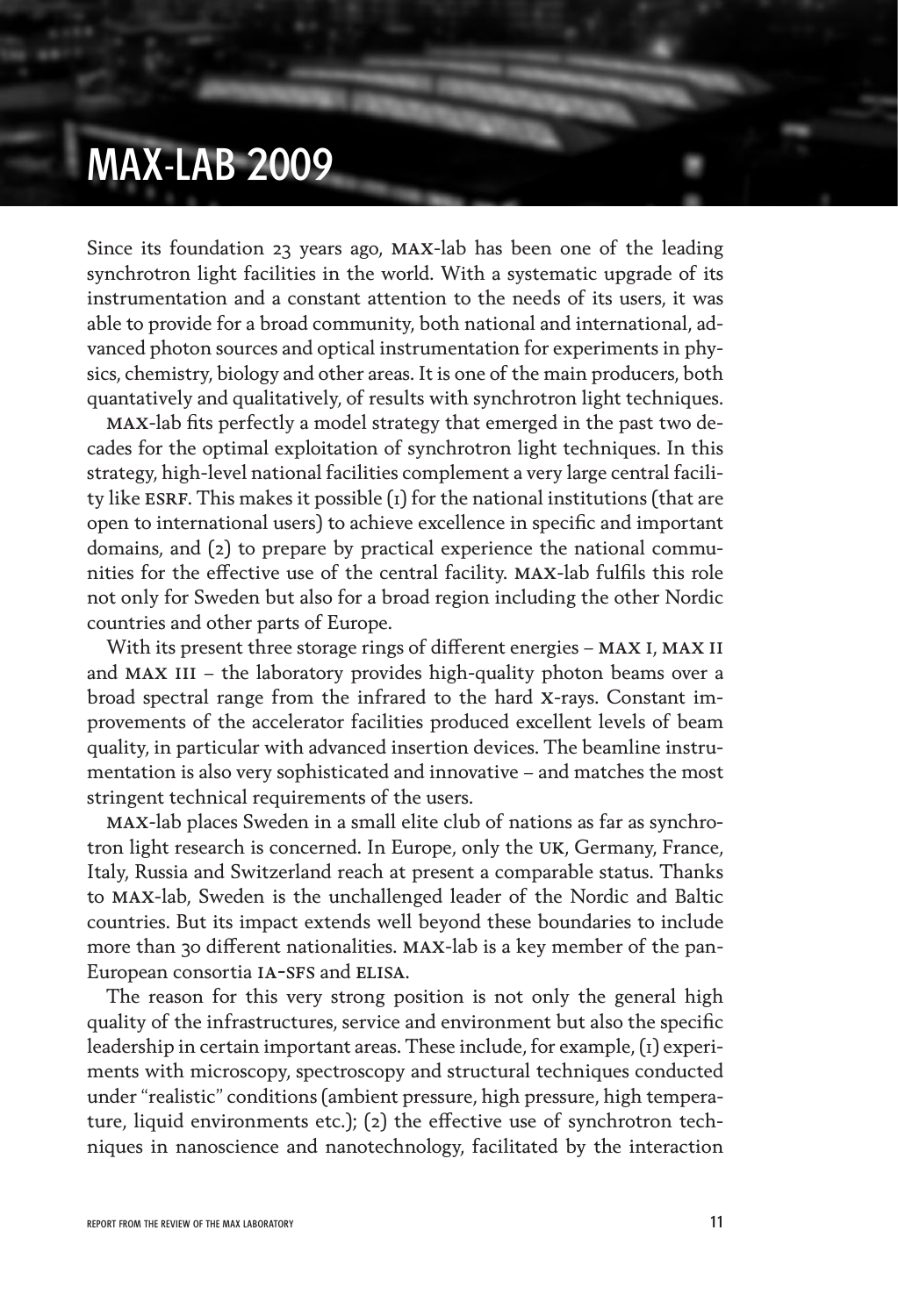with the Lund Nanometer Structure Consortium; (3) biological use of small-angle x-ray scattering, enhanced by the collaboration with an expert community of Danish users; (4) the traditional strength in advanced photoelectron spectroscopy in solids, atoms and molecules, continuing with the recent technical progress in time-of-flight spectrometry;  $(5)$  the use of synchrotron research for the conservation of the cultural heritage.

The forthcoming years are likely to further enhance the international position of max-lab, but will also bring some crucial challenges. The recent positive decision about max iv, a source with unprecedented beam geometry, opens new horizons for synchrotron science in Sweden and Europe. This will strengthen the present domains of excellence in Sweden and open up many new opportunities in areas like biomedical imaging and structural biology. The challenge will be to guarantee continuity – avoiding any interruption between the present high-level user support and the arrival of max iv. The requests of max-lab to the Swedish Research Council appear, in this context, fully justified and prudently conceived.

One important element of this transition will be the continuing effective response to the user needs, expressed by their representatives. In recent years, max-lab made specific efforts in this direction with emphasis on security, quality control, effective management of beamtime allocation, accelerator reliability and training of new users. A substantial increase in its operation funding will further expand these improvements.

In addition to a better support of the present users, max-lab is also seeking an expansion of its user community to new areas. The most evident phenomenon is the recent increase of the users from chemistry; other communities are also expanding, for example environmental studies. This is made possible by an evolution of the operation mode, from a strong participation of the users to the instrumentation development and operation – that favored physics – to a more intense technical assistance for less specialized user communities. This is a positive trend whose continuation requires additional resources, as requested by the laboratory for the forthcoming years.

A nuclear physics activity has through the years been carried out at maxlab besides the synchrotron radiation research. The experiments are performed with tagged photons produced in a bremsstrahlung target bombarded with electrons from the linac and the MAX I ring, which is used as a pulse stretcher. The nuclear physics activity is small but of high quality, with about 50 active users from 20 institutions (3 from Sweden). An upgrade of the facility in 2005, increasing the electron energy to 200 mev, has opened up possibilities for experiments with photon-induced reactions over the pion-production threshold. The max-lab tagged photon facility has a well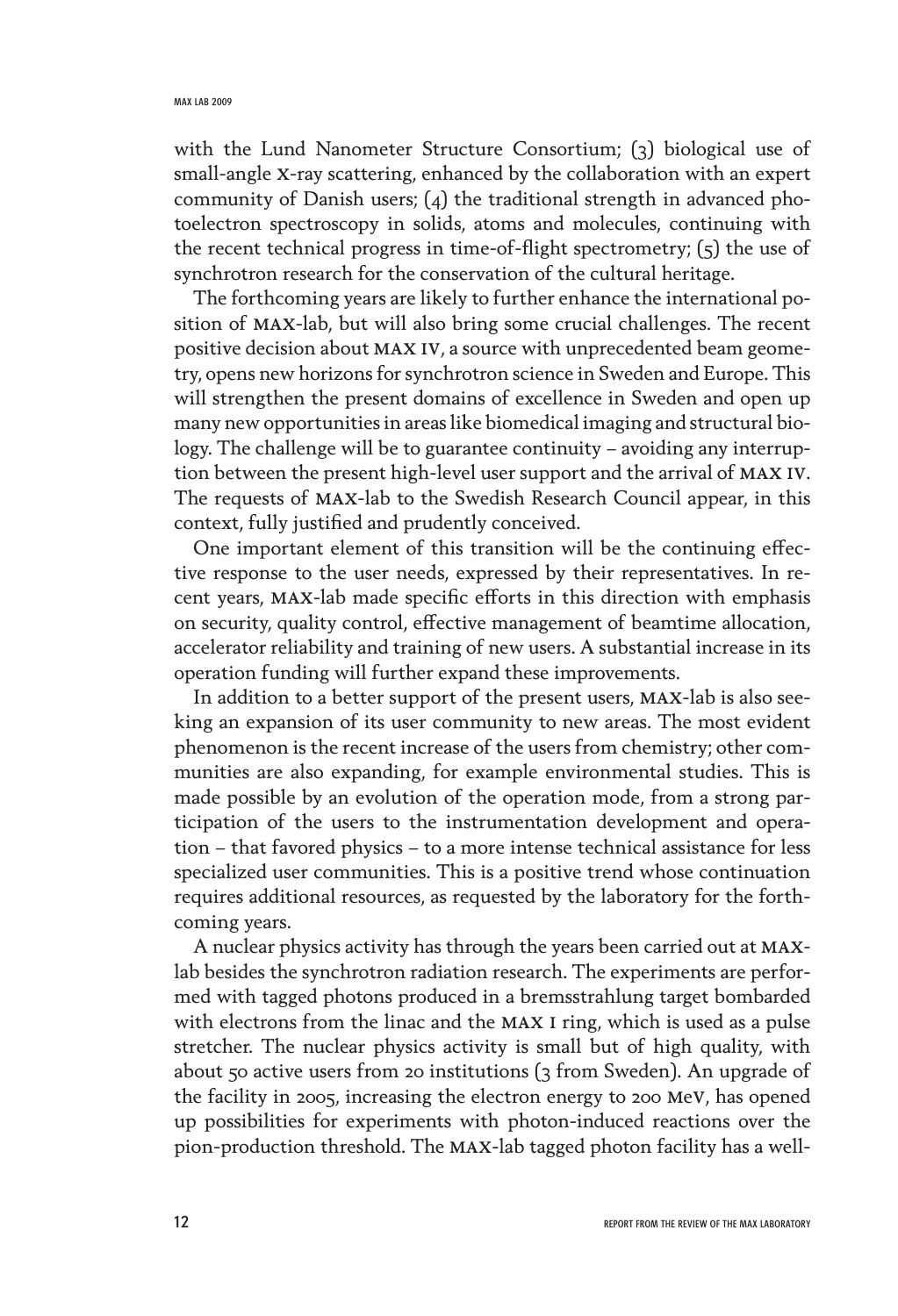established position among the few existing photon facilities in the world. The nuclear physics activity should be supported for the period until the phasing out of the present accelerator structure when the max iv facility will take over.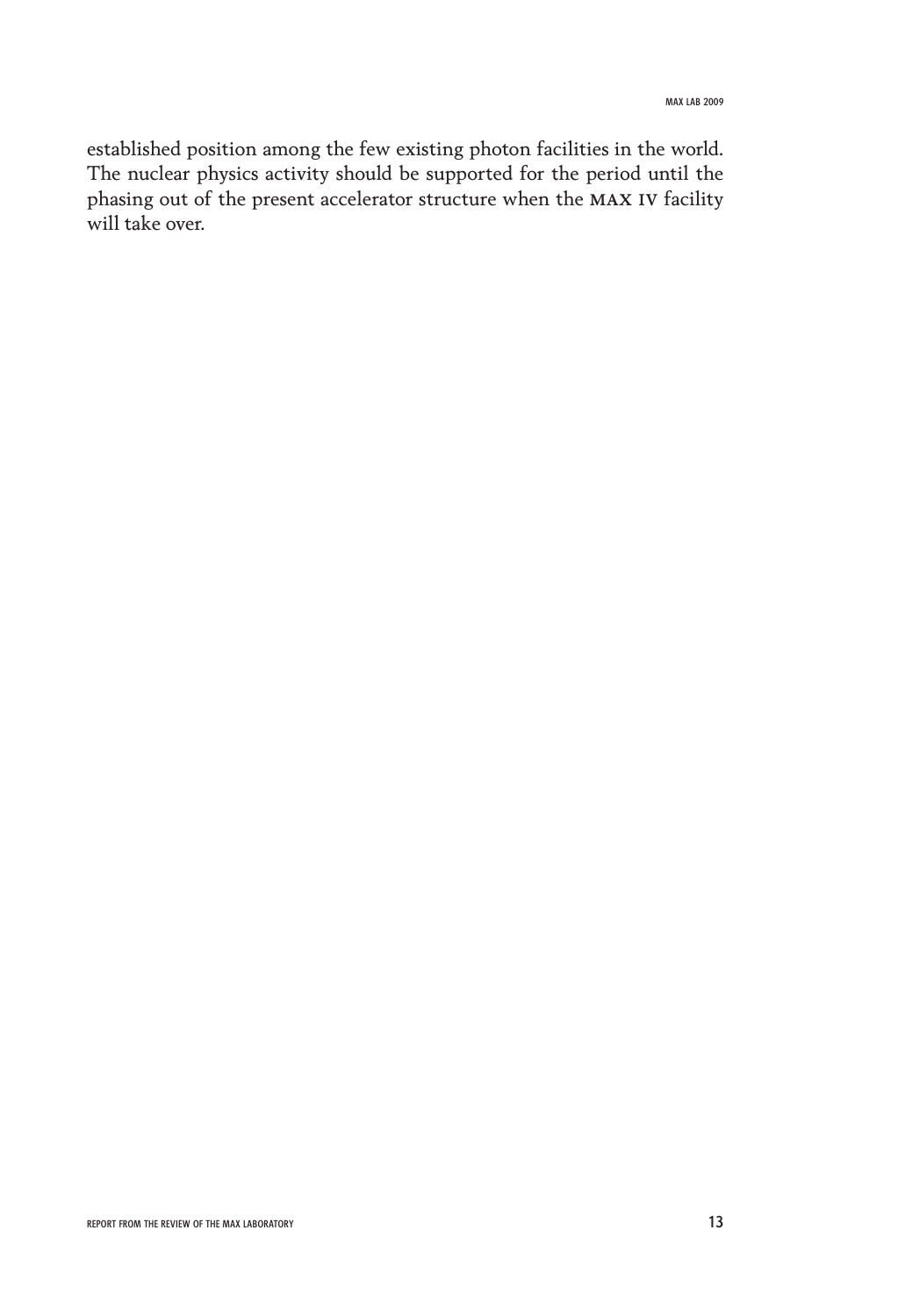### SCIENTIFIC ACTIVITIES AND PERFORMANCE 2006–2009

### Use of MAX-lab in 2006–2009

There have been many scientific achievements in the period 2006-2009 as documented in the max-lab Mid-Term and in the Background Reports. A list of highlights was described in detail in the last report together with a full list of publications over the last three years. These span from advances in the free Electron Laser directed activities to well established fields at max-lab such as macromolecular crystallography, time-resolved studies and various spectroscopic techniques and methodologies. Noteworthy is the application of EXAFS and IR studies to the preservation of historic Swedish heritage such as the VASA warship, which allowed the chemical identification of the areas that can be more affected by decomposition and eventually may prevent this to happen.

However the main achievements of max-lab in the past three years are correlated with most significant advances in techniques and methods that have and will increase the knowledge of samples in their natural environments, meaning chemical, biochemical and biological processes and reactions in the liquid state and in powders at normal pressures and temperatures. The most challenging developments along these lines will be briefly described.

State-of-the-art equipment was implemented at MAX II / I711 to study hydrogen storage materials using *in situ* powder x-ray diffraction. This is an important part of energy storage research. *In situ* studies of gas/solid reactions have improved our understanding of hydrogen release and uptake, and as an example among others, the nano-scale characterization of MgH2 decomposition has suggested the use of different additives to improve the kinetics of this reaction.

Nanoscience with soft X-rays at I311 has been explored within the Nanometer Structure Consortium which is a Swedish Centre for the development of Nanotechnology and crossing areas such as Nanoelectronics and Nanophotonics, Materials Sciences and Physics. These studies concerned in particular complex devices and functional structures grown in nanowires. Very different materials can be combined and large strain tolerated. Nanowires can be positioned in ordered arrays and on devices, and these are very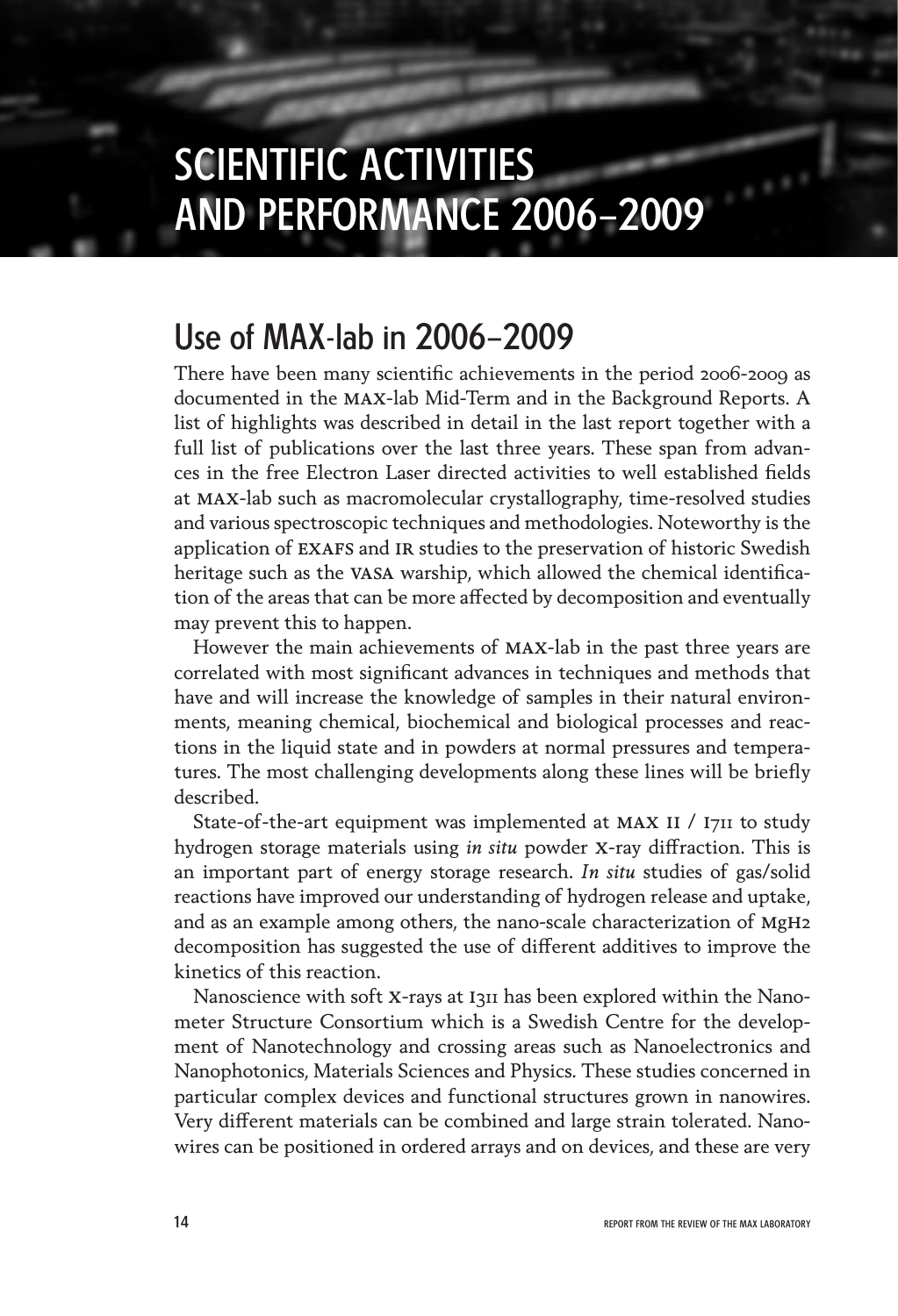popular due to their variable and tunable electronic/optical/mechanical properties. Studies with soft X-rays at I311 have also shown that doping of these nanostructures was found to be very important and could therefore be used to tailoring nanostructures growth. Nanobioscience systems have also been explored and three different imaging modes of human serum albumin, the most abundant protein in human blood plasma, adsorbed on a nanostructure made by focused ion beam lithography on a silicon substrate. These studies provided new insights on secondary electrons and on electrons from Si 2p. Developing new applications on nanoscience has already been fostered for max iv but extra staff is needed in the near future for proper development.

Biosaxs allows structural studies of biological molecules in solution and therefore is a very important and rapidly growing technique. Information derived from saxs includes the determination of size and molecular weight of the scattering particles, but also *ab initio* methods can allow to obtain shapes and models for these particles in their natural environment in solution. One major development was a microfluidic chip system, properly designed to study and get the best combination of variables such as protein concentration, ph, salts, co-factors, ligands which will lead to an automated analysis enabling identification of suprastructural states or oligomers. Aims and future goals include the development of 1711, of software to all users (i711, i911-4, max iv), of a "standard user chip" (Bioxtas-ii), becoming a full partner of SAXIER-II and evolving towards a true high-throughput approach at max iv. Close links and cooperation have been establised with the reference group on this technique at EMBL in Hamburg.

Research at beamline  $I$ 411 is done in the range 40 eV – 1 keV on gases, clusters, solid interfaces and liquids. A recent upgrade yielded a resolution of  $45 \text{ meV}$ at 400 ev. Simultaneous laser and spectrometry radiation has been used to probe many-electron effects during excitation and decay in, for example, alkali atoms. Of special interest are the unsaturated hydrocarbons which allow studying the role of core hole localization. An important example with impact in the industry was the study of acetonitrile fragmentation after n 1s resonant excitation. Metallic vapors, clusters and water clusters can be studied and in the last case, water molecules in different hydrogen bonding configurations can be established. Another very important application is the study by xps of liquid jet, where ions in solutions, zwitterions and ph can be recognized. Solar cells can also be studied using the "core hole clock".

Many important contributions have and will be made to the understanding of these problems via these types of developments on x-ray and photoelectron spectroscopies. One of the major and more remarkable developments in the area is the new type of electron spectrometer, the angle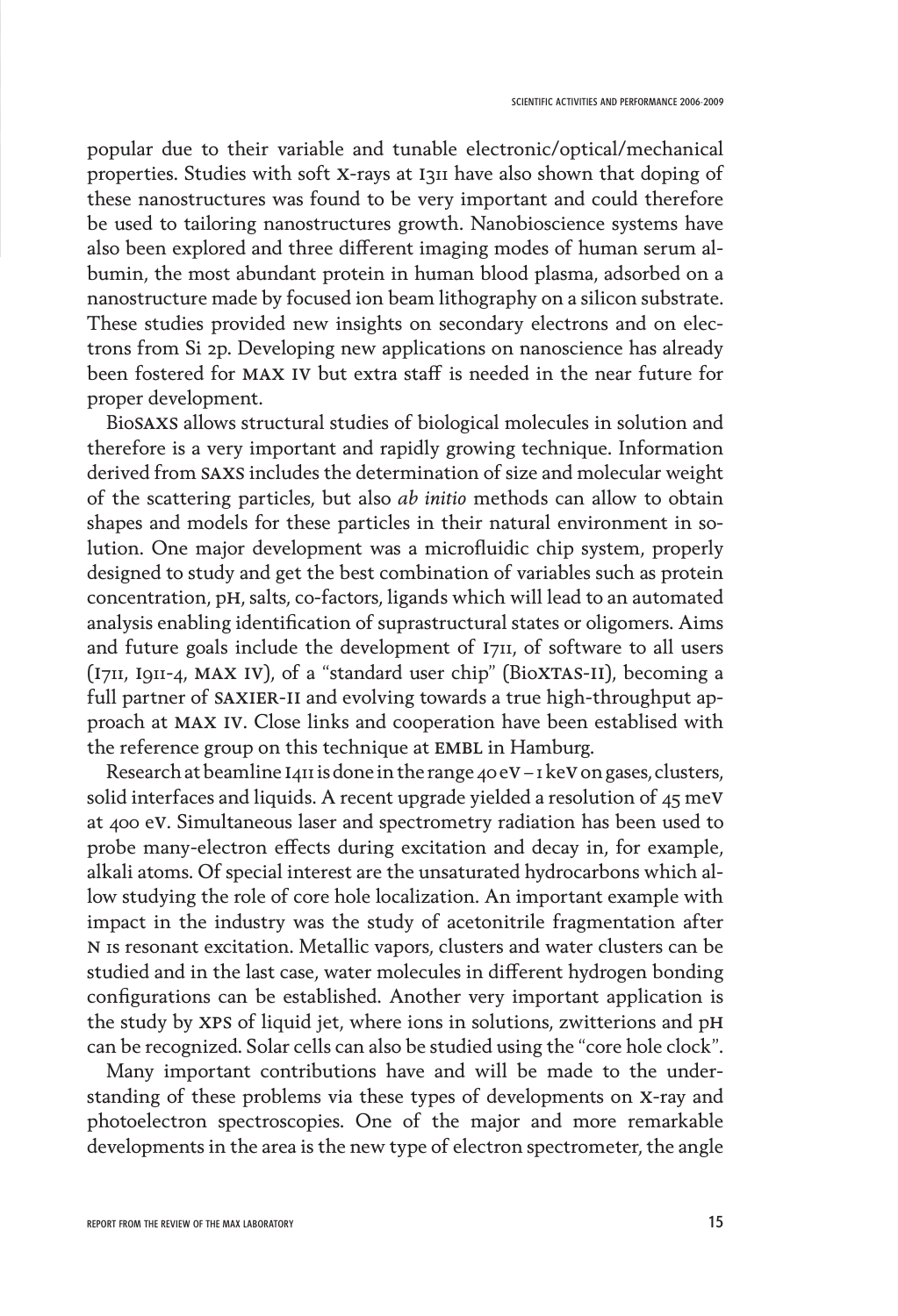resolving time-of-flight spectrometer ARTOF, which combines dispersion based on electron optics with time of flight analysis and has been developed in a collaboration between max-lab, Uppsala University and vg-Scienta. A prototype was used in scientific projects, the first commercial instrument will be soon delivered to SPring8 in Japan and continuing development of instrument and software is ongoing at max-lab and will be further pursued in the future.

As far as the industrial impact of max-lab is concerned, we note the creation of SARomics Biostructure. This is a company that offers protein crystallization, x-ray structure determination and nmr spectroscopy services accelerating the drug discovery process. It is based at max-lab in Lund, Sweden, conveniently located in the heart of Medicon Valley. An agreement was signed between SARomics Biostructures and MAX-lab leading to beneficial effects for both parts. The company has 7 people and it was incorporated in May 2006 as a complete platform for protein structure determination and provides self-financed contract service. It performs high-throughput low volume crystallization using liquid handling, crystallization and imaging robotics for academic customers as well as to industry. Furthermore it helps spreading of max-lab's name in industry.

### Comments to publications

The number of publications resulting from work performed at the max-lab has been high and stable over the period under analysis, with a total of 185 in 2006, 220 in 2007 and 181 in 2008. The quality of these publications can be appreciated by the type of journals where they have appeared, with some in highly ranked, high impact factor journals such as Science, Nature Structural Molecular Biology, Nature Nanotechnology, EMBO Journal, Journal of Biological Chemistry, Structure, Journal of the American Chemical Society, Physical Review Letters, Applied Physics Letters, Langemuir, etc.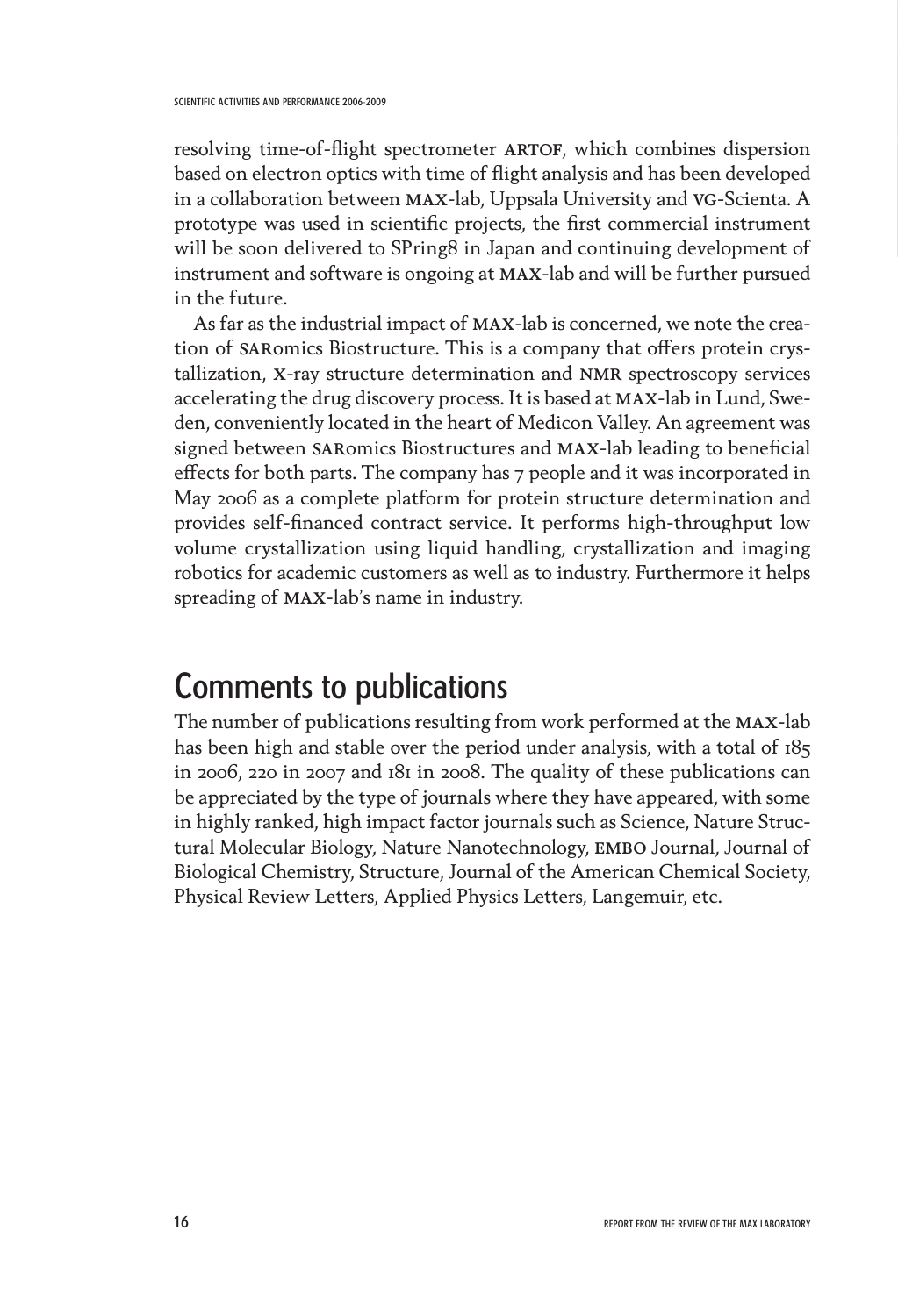## THE PLANS FOR SCIENTIFIC AND TECHNICAL ACTIVITIES 2010–2013

We assess in a very positive way the plans presented by the MAX-lab management and their parallel objectives to continue the present, excellent user support while, expanding the user community to new domains, and to pave the way for a smooth and effective transition to max iv.

Concerning the planned scientific activities, max-lab will continue its role of excellence in the domains of microscopy, spectroscopy and spectromicroscopy (in particular experiments under ambient conditions), macromolecular crystallography, small-angle x-ray scattering, powder diffraction, time-resolved x-ray studies – with applications in a variety of domains, notably nanosystems and clusters, energy-related systems, molecules and biosystems. In preparation for the advent of max iv, the laboratory plans an expansion of its activities in biomedical imaging and structural techniques in general.

This combination of continuing strength and new initiatives motivated by max iv is a wise strategy. With good planning and sufficient resources, both objectives can be realistically achieved.

Among the specific instrumentation activities, we note the development of a most advanced streakcamera with photon-counting readout and the commissioning of a sophisticated spectromicroscopy facility (SPLEEM). With the further planned improvements, these instruments will put the laboratory at the forefront of time resolved experiments and synchrotron microscopy for nanoscience. The current improvements in the high-resolution angle-resolved electron spectroscopy instrumentation will enable max-lab to continue its leading position in the study of semiconductors and other systems. Likewise, the new beamline exploiting the variable polarization undulator will strengthen its role in magnetism investigations.

The recent and planned improvements of the instrumentation for molecular and cluster spectroscopy will have a positive impact on this traditional domain of excellence at max-lab. We specifically note the 3-dimensional momentum imaging spectrometer, the REBECCA facility, the new cluster sources and the two-color instrumentation. Equally important are other spectroscopy instrumentation developments such as the facility for electron spectroscopy in the liquid phase and the already mentioned ARTOF time-offlight spectrometer.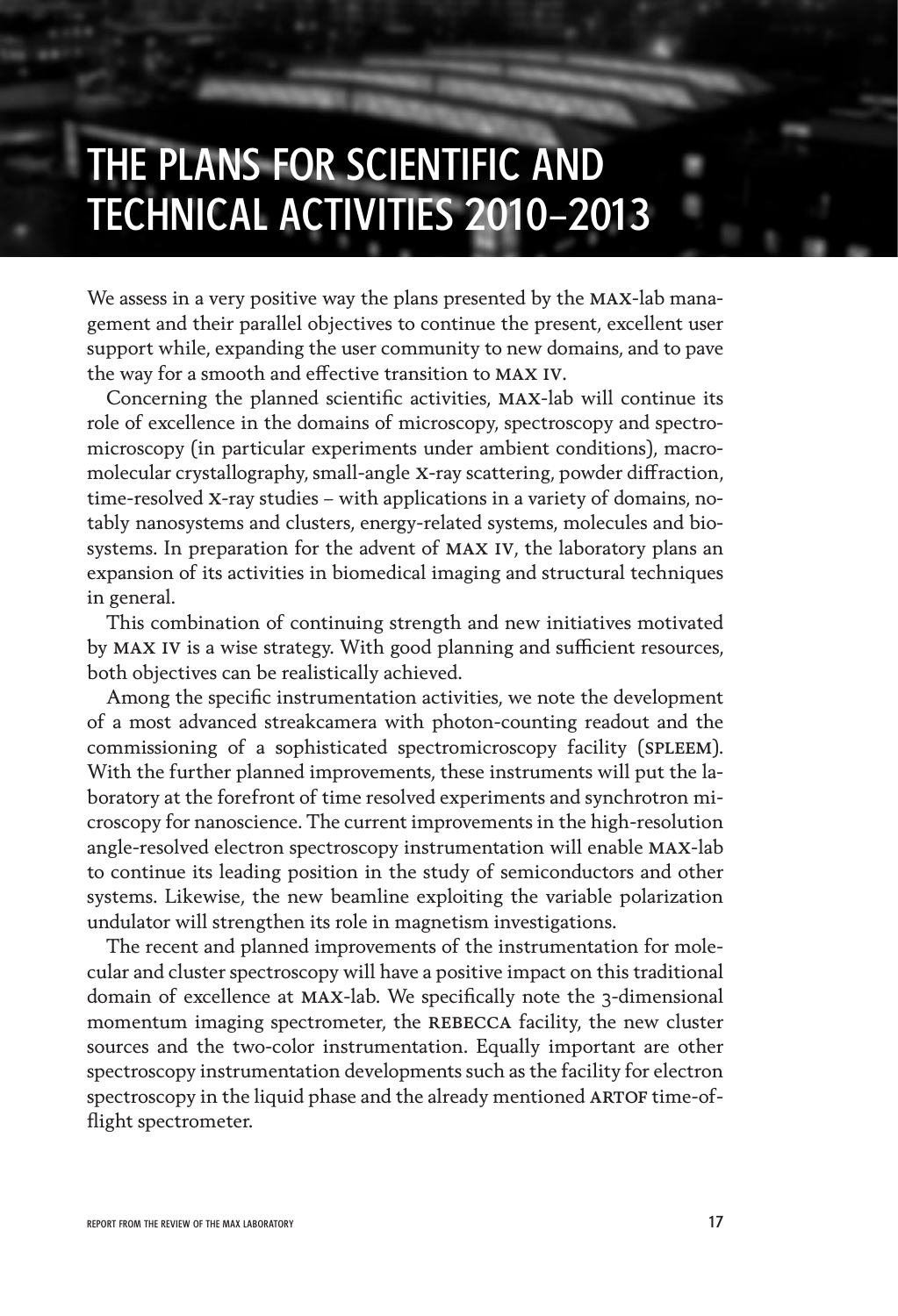The interest of max-lab for new user domains is well reflected by the plan for a novel beamline dedicated to environmental science based on x-ray absorption spectroscopy. Likewise, the management of the transition to max iv is an excellent justification for the planned new facility on tomography. Also important for this transition are the expansion plans for macromolecular crystallography, centered first on max 11 but with an eye on max iv.

The quality of the laboratory requires a continuing attention for the accelerators and a constant effort for their improvement. Considering again the future transition to max iv, these efforts must simultaneously meet two objectives: the preservation of the quality of all sources during the transition and a substantial improvement of the parts of max-lab that will be transferred to max iv. Important contributions within this framework were the recent upgrades of the max-injector, the improvements in the max ii reliability and performances (upgrades of the insertion devices, the RF system and the vacuum system).

A major step in recent years was of course the commissioning of max III. The future plans include the stabilization of the electron beam in this machine, to solve the current problem of short Toushek lifetime.

The general activities in accelerator physics produced quite remarkable results, once again with specific impact on max iv. We note the development of innovative accelerator lattices with very high brilliance and the activities targeting free electron laser physics.

max-lab has interesting commercial activities with the promise of additional developments. We note two important elements: the launching of the saRomics company and the continuing collaboration with the VG-Scienta company. SARomics is in a unique position at the world level because of its proximity and interaction with the max-lab, making it possible to offer to customers the most advanced synchrotron-based structural techniques. In our view, this will be a winning factor with respect to the international competition.

The collaboration with vg-Scienta is most visibly realized with the development of the ARTOF system - that was recently commercialized in Japan and is being commercialized in China. vg-Scienta has given to Sweden a leading role in commercial synchrotron instrumentation for more than two decades. The ARTOF instrument shows promise of continuing this success for the foreseeable future.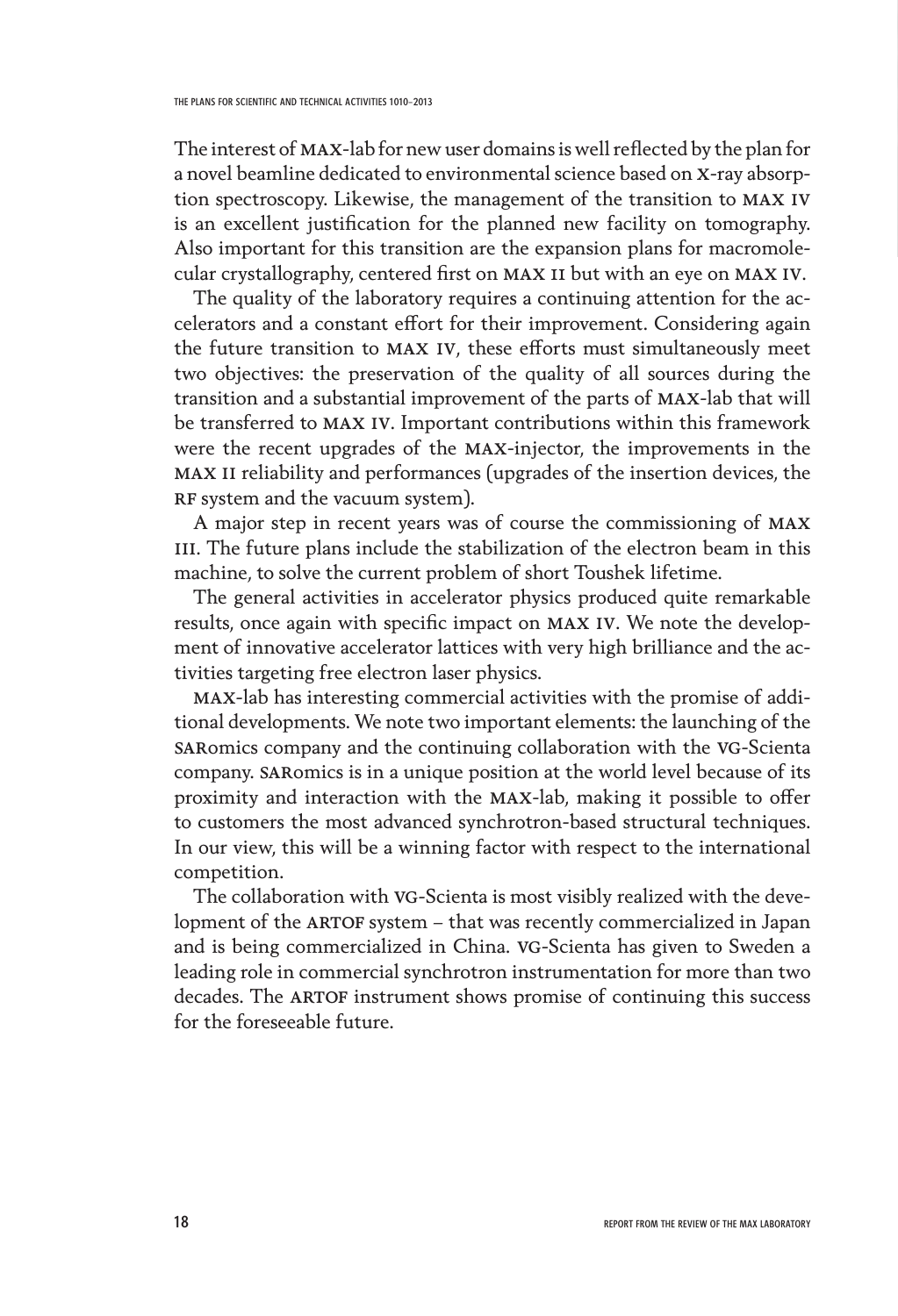### THE ORGANISATION AND MANAGEMENT OF MAX-LAB

The main part of the operational budget of max-lab is covered by the Swedish Research Council. Lund University operates the laboratory based on an agreement with the Research Council. Lund University covers the cost for conventional facilities and utilities (primarily electricity). Furthermore, there are two academic programs under the Faculty of Natural Sciences, *Accelerator Physics* and *Synchrotron Radiation Instrumentation* which are placed at the National Laboratory. The Faculty and the Vice-Chancellor have financed these programs jointly.

max-lab is operated as an independent unit under the Vice-Chancellor of the University. The board of max-lab consists of six members plus the chairman appointed by Lund University. The Swedish Research Council selects two of the regular members, the max-lab Users Organisation selects two and the remaining two are selected by Lund University.

The Director, appointed for time periods of three years by the Board, leads the operation of the laboratory. There are three coordinators, one for synchrotron radiation (50%), one for nuclear physics (25%), and one for accelerator physics (25%).

The personnel are organised in four groups responsible for accelerators, beamlines, design and construction and administration. The academic groups of Accelerator Physics and Synchrotron Radiation Instrumentation are administrated in connection with the accelerator and beamline groups of the laboratory. The organisational plan is found in Appendix 4.

The max-lab external committees play an important role in the operation of the facility. The scientific Advisory Committee (sac) of max-lab assists the Board and the management in setting the long-term scientific strategies. The sac is also used to make an overall assessment of the scientific development of the laboratory itself and the scientific activities. The Program Advisory Committees (pac) of the laboratory evaluate the beamtime proposals for the allocation of beamtime. The pac is also involved in setting priorities for new beamline proposals.

The users and the user organisation (fasm) have important roles at max-lab. The development of the laboratory is to a large extent user-driven. The interaction between the laboratory and the user community is strong and constructive. The ambition of the laboratory is to maintain the possibilities for regular and informal meetings between staff and users.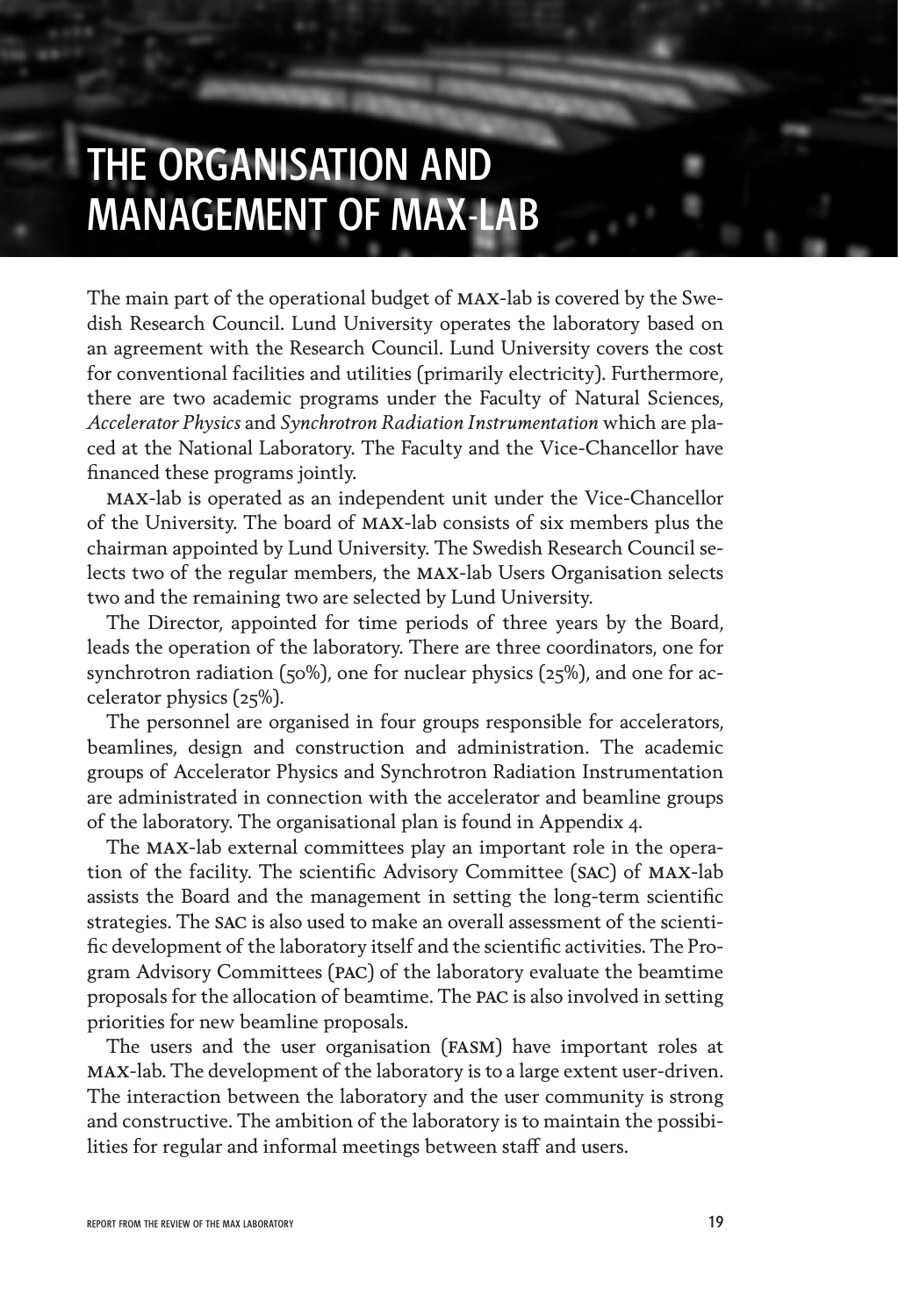The Review Panel notes that the main structure of the organisation has existed since the establishment of the Swedish National Facilities 1994-1995. It is apparent that the Lund university has given high priority to the research at max-lab and has actively supported the development of the facility. The establishment of the two academic programs *Accelerator Physics* and *Synchrotron Radiation Instrumentation* at max-lab under the Natural Science Faculty is highly appreciated and it is of importance that these programs can be maintained and developed further in the coming year when the max iv facility with a possibly changed organisation will be established. The panel finds that the organisational strong connection to the Swedish Research Council being the main fund supplier is healthy. The internal procedures for setting priorities by use of the sac and pac committees on applications to the Research Council and other funding sources have apparently been constructive and helped to establish the necessary budget conditions both for the operation of the laboratory and develop the accelerators, beamlines and instrumentation.

Considering the successful development of the max-lab since its establishment as a National Facility and especially the development during the last four-year period, The Review Panel strongly recommends that the present organisation is maintained during the forthcoming period. We understand that the organisation of max-lab has to be reconsidered when the organisation of the max iv facility with a new owner structure will be established. We recommend that possibilities are considered to maintain parts of the present organisational structure also when the max iv facility is established.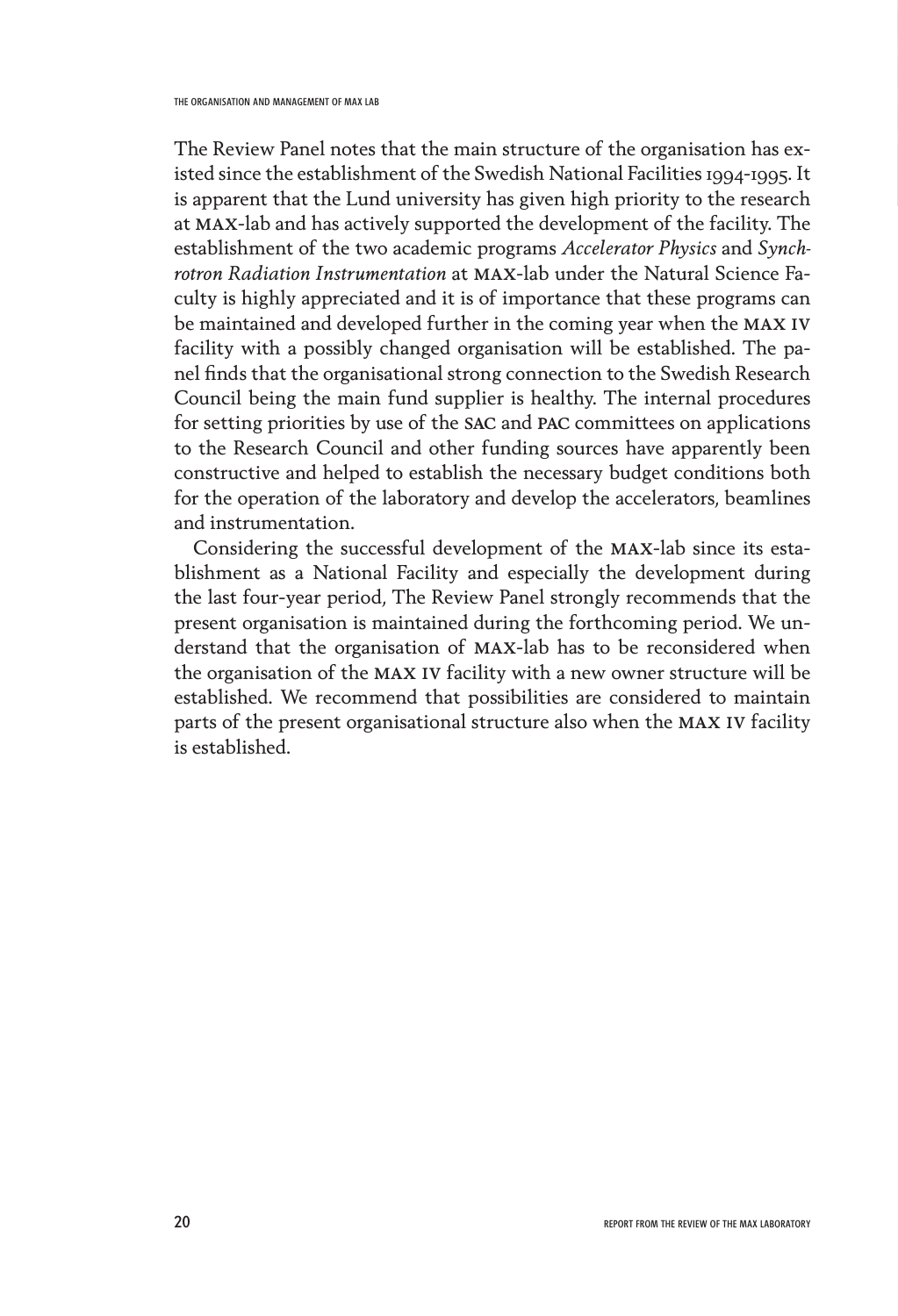## GENERAL ASPECTS AND ASSESSMENTS

### Funding

One element is clear from the past and recent funding history of max-lab, as well as from its current financial request: the laboratory has an unmatched world record of cost effectiveness.

This fact, well known to all synchrotron light experts, can be easily demonstrated with many data. We would like to mention, for example, the comparison of the operation costs of max-lab (calculated according to the European Commission standards) with those of bessy in Germany, Elettra in Italy and the Swiss Light Source (sls). These facilities are relevant since their scope and national/international status are quite comparable to max-lab.

The comparison is striking: the yearly operation costs of Elettra are higher than those of MAX-lab by a factor of 3. The costs of BESSY and SLS are higher by factors of 2.9 and 2.0.

The operation budget of max-lab was substantially increased in recent years because of the decision to terminate the support of two other Swedish national laboratories. This is certainly a positive trend, but even with this increase the cost difference between max-lab and comparable facilities in other countries remains very high: max-lab continues to have very low costs both for the construction of facilities and for their operation.

This, however, can be a mixed blessing: on one hand, the MAX-lab management must be commended for a wise and prudent use of public money. But the continuing funding difference between the laboratory and its international peers raises an important question: are the budget restriction jeopardizing the full return of the instrumentation investments at max-lab?

The answer must be found in the historical development of the user community. The low cost of max-lab is primarily made possible by two factors: the competence and effectiveness of its personnel and management and the willingness of the users to actively participate in the technical operation of the facility. This second factor polarized to some extent the user community, limiting the participation of scientists that can profit from the synchrotron techniques but do not have the technical background to contribute to the operation.

This explains why, in the past, physicists dominated the user population. The funding increases in recent years partially corrected this imbalance and led to a better equilibrium in the user spectrum. However, the correction is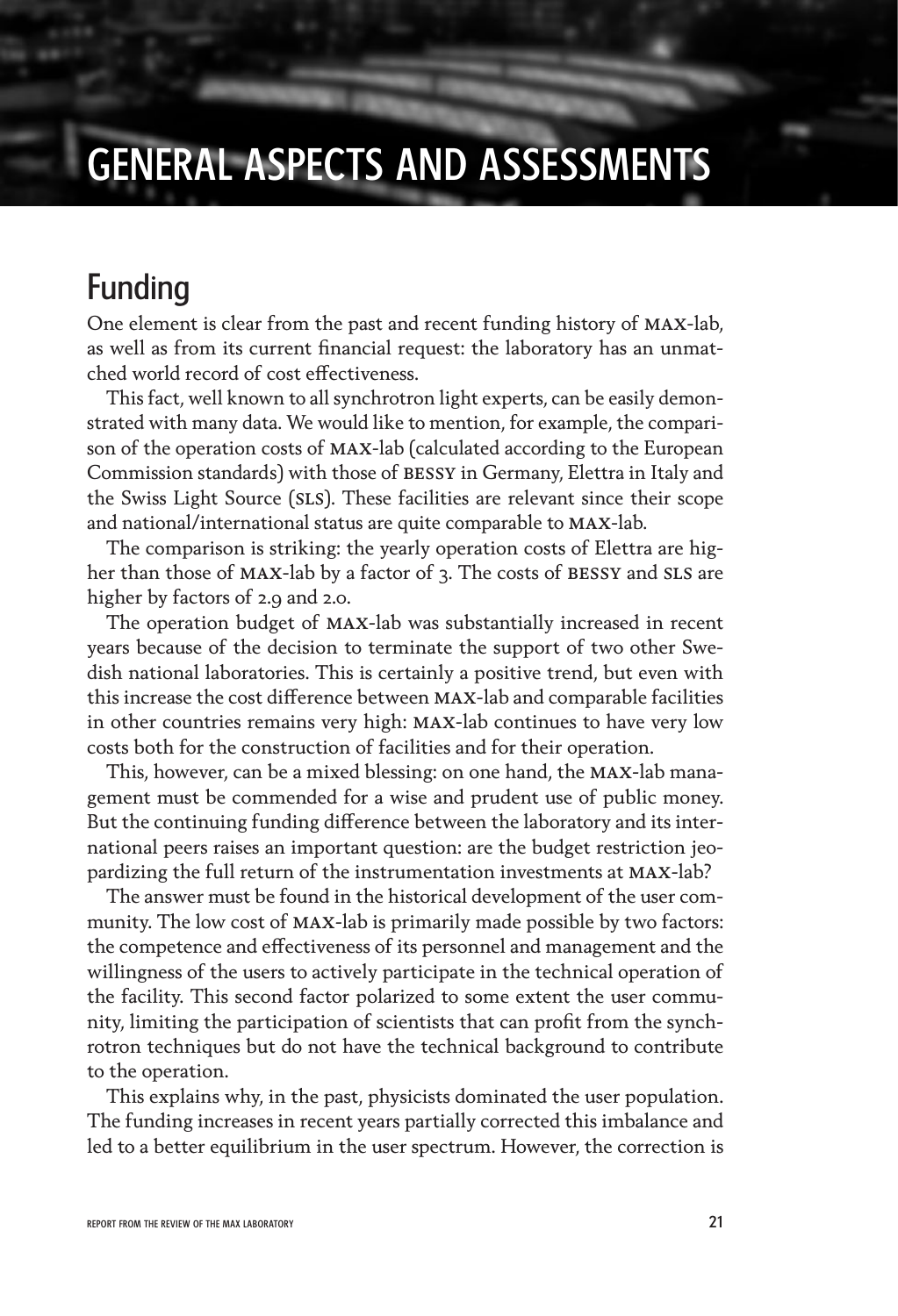incomplete and some potentially important communities are still underrepresented – for example in medical and environmental research. This limits to some extent the overall impact of the investments in instrumentation.

Consider for example the recently commissioned instrumentation for spleem. This is a very delicate system at the world forefront. A direct handling by the users without sufficient support by max-lab personnel would create unreasonable risks – and would likely deteriorate the system performances. Therefore, additional expert staff would be desirable to assist the users.

In similar beamlines at other laboratories, several full-time beamline scientists guarantee the user support. At max-lab, only one person can be provided. This limits the use of the spleem instrumentation and the return of the corresponding investments. Similar conclusions are valid for many other max-lab beamlines.

The max-lab management is well aware of this problem and endeavors to correct it by seeking additional resources. These facts justify our full support of its requested increase in the yearly funding by the Swedish Research Council, from 61.1 to 85 million Swedish Crowns. Even after this raise, the funding of max-lab would remain, as stated above, at a much lower level than its peer institutions. But it would enable the laboratory to enhance its user assistance and its scientific impact by allowing (1) a series of instrumentation and facility improvements and (2) the hiring of additional, strongly needed beamline scientists to expand the assistance of users.

The financial and in-kind support of Lund University appears adequate at the present level. In fact, other synchrotron facilities in Europe do not receive comparable funding from academic institutions, even those in close proximity like the universities of Trieste or Grenoble. We commend Lund University for its generosity, but cannot reasonably ask for a boost in its funding. Considering the user-oriented objectives of the increase in the operation costs, an additional effort by the Swedish Research Council thus appears reasonable and justified.

If granted, such an increase will also pave the way to a better balance of the user spectrum for max iv. In essence, the future user community must be nurtured with a multi-year effort, and this requires a yearly operation budget for max-lab higher than the present level, as requested by its management.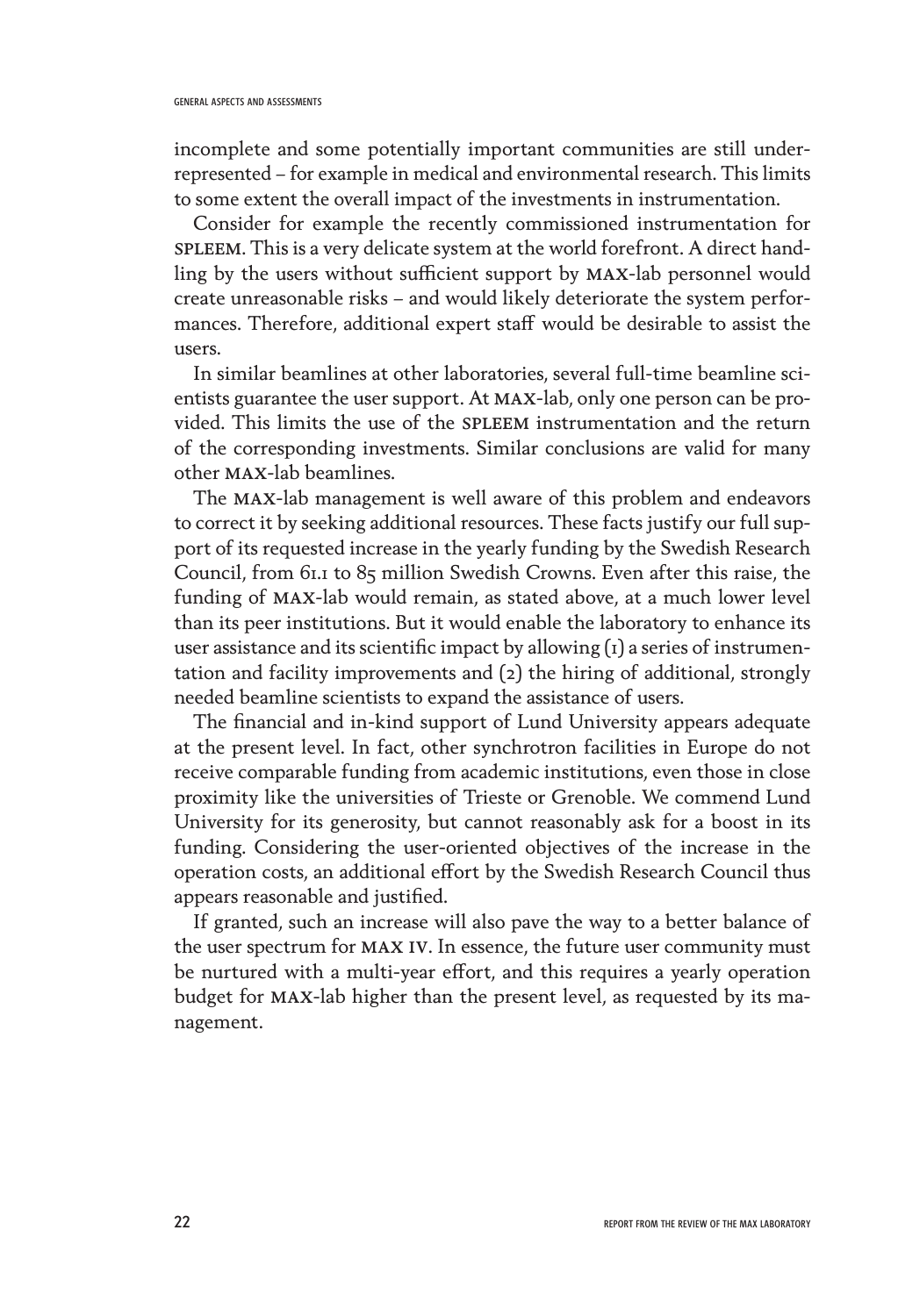### User aspects

The users community is large and well represented and with a wide distribution from the Nordic countries. Other European countries are also strongly represented and some users come from far out countries such as China, Japan, usa or New Zealand. The largest community is from Physics, which is not surprising due to the nature of the services provided by max-lab, but a growing community of chemists has gradually been increasing since 1995-1996 and is now equivalent in numbers to the community from the Life Sciences. The number of users from industry is also noteworthy, with a slight increase in the last three years, and coming from Sweden and also other countries.

The users community is represented by a Users Committee and in general it is acknowledged that an excellent collaboration exists with max-lab. Security regarding handling of chemicals has much improved, easy access to max-lab and control systems have been improved and can be improved even more. Internal quality programs have been started but weekly reference spectra to check development of beamlines and stability of the rings would be of added value. Especially important is the support on the hard x-ray beamlines where users are often less experienced. Beam time is currently allocated for one year at a time. It works well for soft x-ray users but less well for hard x-ray users. There is need of a better system to accommodate users that experience problems at the facility, perhaps similar to the existing BAG system at the ESRF which could introduce more flexibility. This has been addressed by the max-lab management and there will be a proposal along these lines for the next years. Education, especially for hard x-rays, is also continuously needed. The increased support to users from max-lab is very important but there should also be an expansion of active education of new users to create well educated users.

Affordable accommodation for users to stay overnight close to max-lab is sometimes a problem and should be addressed in the future. Presently there is a nearby hotel and some restaurants. Travel expenses and lack of guest houses could in some cases prevent researchers (esp. junior scientists and women) from doing science at max-lab.

### Balance issues and alternatives

Is there at present a reasonable balance between different users and different disciplines at max-lab? The answer must be found in the previous discussion of the budget increase request.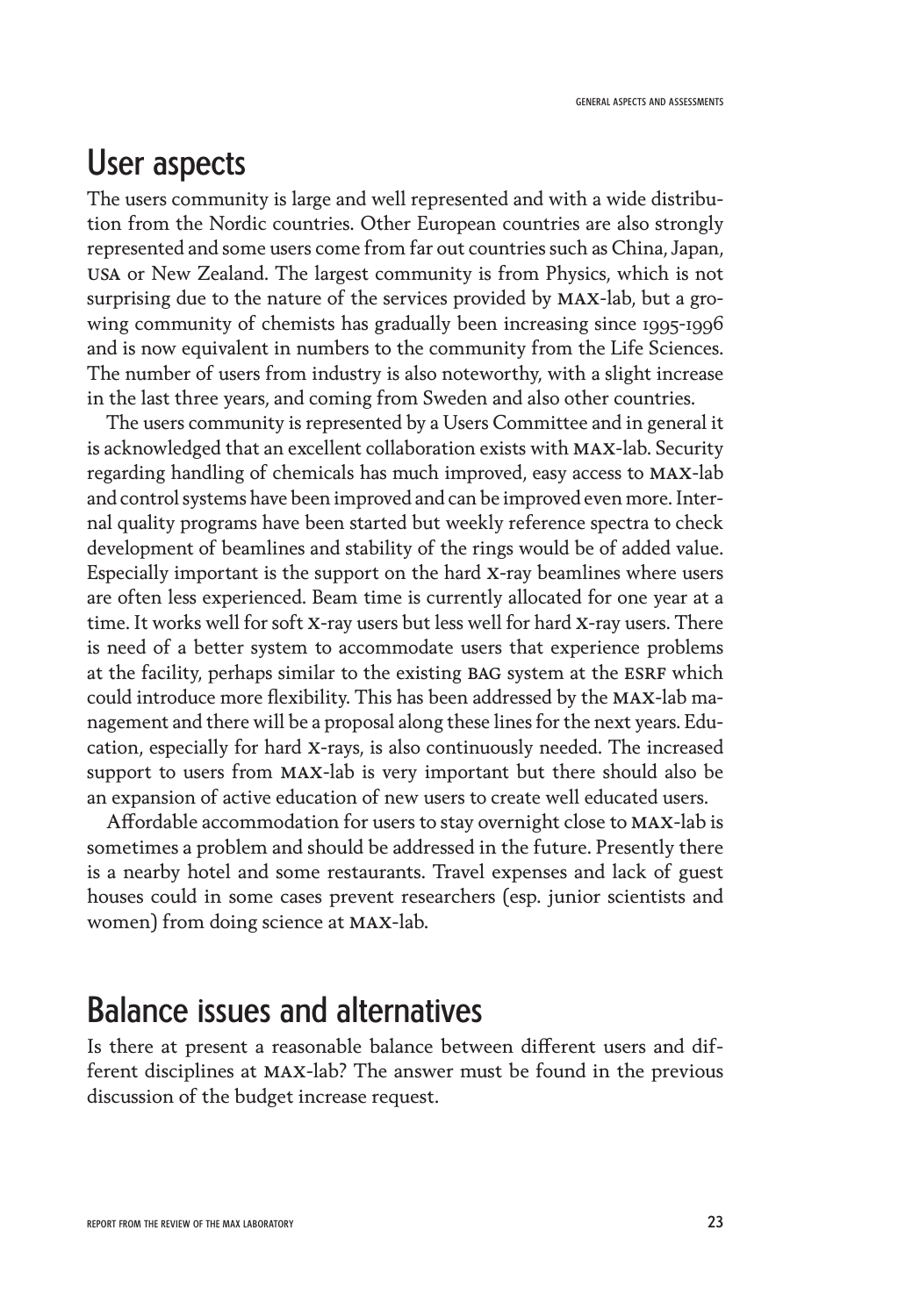In the first years of the laboratory, the user community was dominated by physicists, willing and capable to contribute to the development and operation of the instrumentation. A similar situation also existed at most other synchrotron facilities worldwide. Thus, the spectrum of users and of disciplines did not match the full potential of synchrotron techniques – that can and should also impact chemistry, biology, medical research, environmental sciences, technology and other disciplines.

There is since 1996 a better user balance at MAX-lab with a substantial increase of biology and chemistry. But the situation can be further improved. The max-lab management appears fully aware of this challenge and willing to meet it. As already stated, this absolutely requires additional resources.

Another balance issue is the equilibrium between Swedish and foreign users. We find the present situation quite satisfactory. On one hand, the Swedish users are sufficiently numerous for the national role of the facility. In parallel, the foreign component gives the facility a remarkable international impact.

This role is particularly important for the Nordic countries, but not limited to them. MAX-lab is *de facto* a VITAL resource for the entire Nordic region, but with a much broader scope. The Swedish users profit from this situation because of the excellent international image of max-lab and of the numerous opportunities for international collaborations. In turn, this facilitates their use of other European synchrotron laboratories – most notably ESRF. All these facts lead to the conclusion that the present equilibrium between Swedish and non-Swedish users is optimal.

Is there a reasonable alternative to max-lab for Swedish science and technology? Not really: without it, the Swedish users could still access ESRF and other national facilities – but the experience of other countries shows that without a strong national facility the quality and quantity of synchrotron activities would degrade, confining Sweden to a second-rank role.

### Operation of MAX-lab during the construction and commissioning of MAX IV

The effective transition from the present situation to max iv requires, as already stated, prudent planning to avoid a break in the service to users. Similar problems in other countries were dealt with by a variety of approaches. The corresponding practical experience shows that any substantial interruption of the service to users would have a negative qualitative and quantitative impact on their research.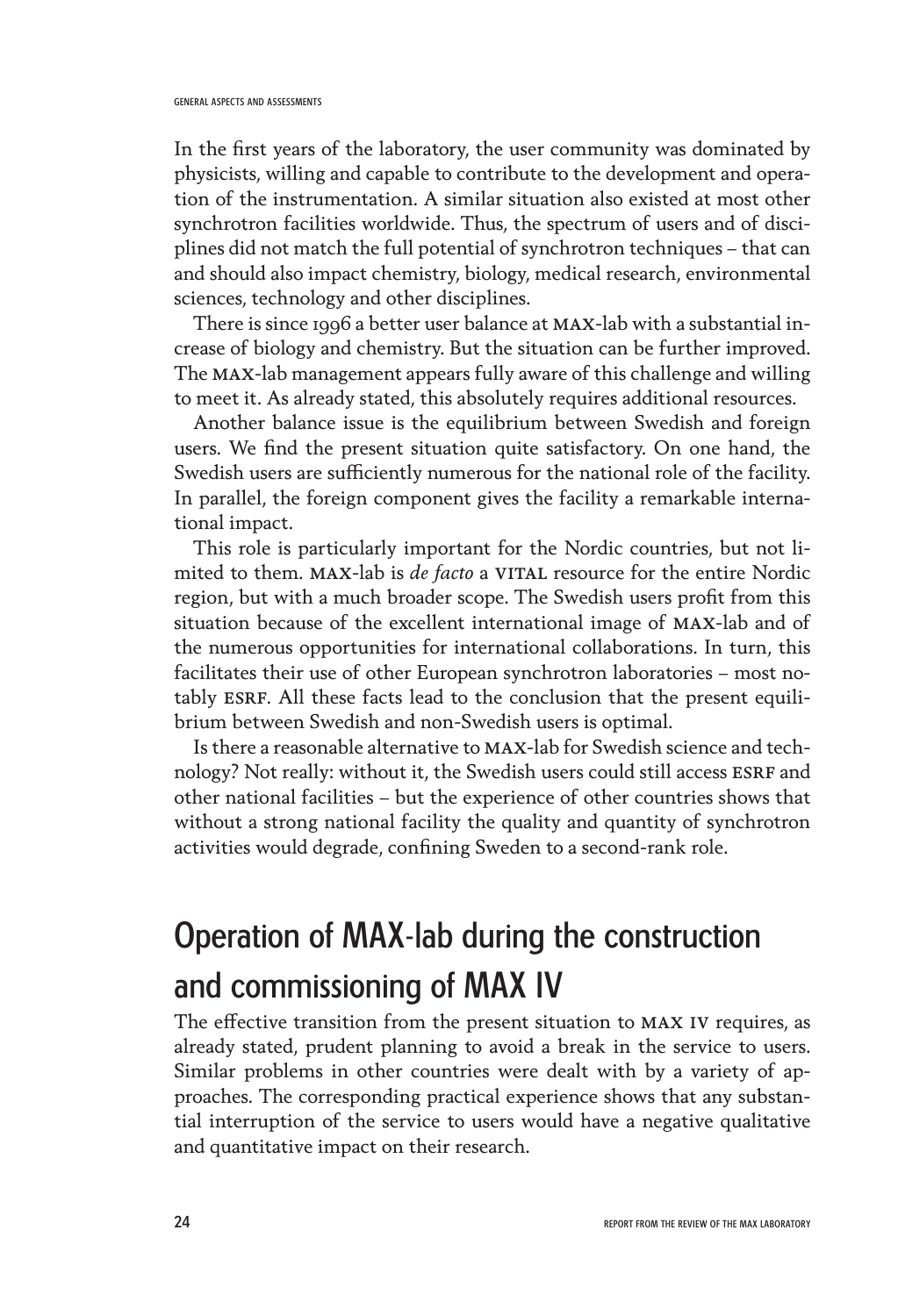The transition must thus guarantee continuity. Furthermore, it must pave the way to the effective use of max iv, with relevant differences with respect to the present spectrum of activities at max-lab. Specifically, certain areas that currently are not present or have a limited presence must be enhanced in the laboratory operation of the forthcoming years – without waiting for the commissioning of max iv. Biomedical imaging – primarily based on spatial coherence – provides an excellent example. We can also mention the need to expand the small-angle scattering and in general biooriented structural techniques.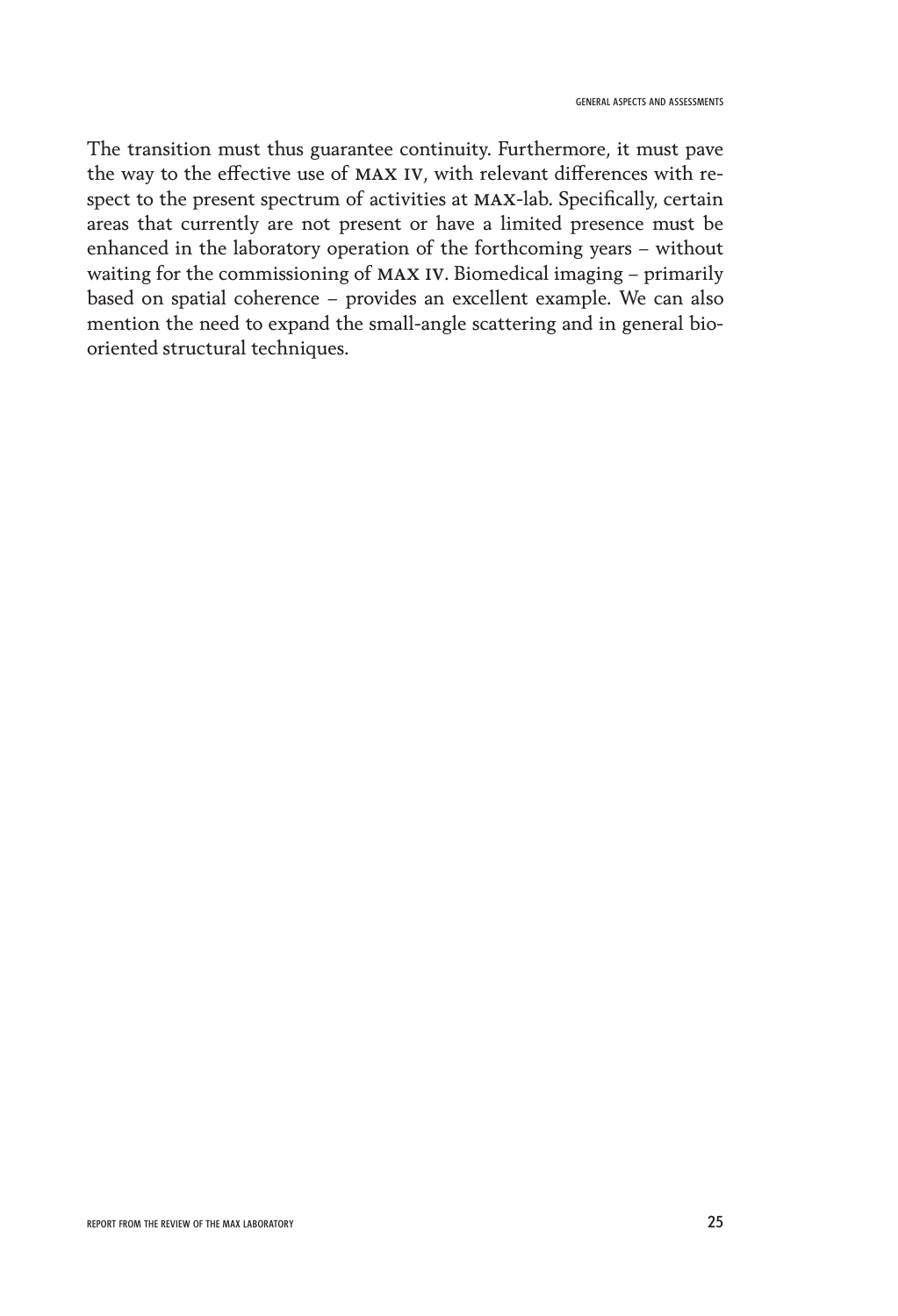## SAMMANFATTNING PÅ SVENSKA

Granskningspanelen analyserade i detalj dokumenten om max-labs tidigare prestationer och planer för framtiden samt presentationerna från flera medarbetare, användare och administrativa chefer. Detta gjorde att vi kunde sluta oss till att max-lab är en mycket framgångsrik institution inom vetenskap och teknologi. Vi drar denna slutsats utifrån internationella standarder och genom att jämföra med de bästa synkrotronanläggningarna i Europa och världen.

max-lab har särskilt utmärkt sig som erkänd ledare när det gäller experimentella metoder baserade på mjukröntgen. max-labs dokumenterade resultat och publikationer under senare år fortsätter och förstärker den tradition av forskning i världsklass som laboratoriet redan etablerat. Laboratoriets roll och inflytande är viktiga såväl på den nationella som på den internationella nivån. max-lab är en mycket värdefull resurs för många svenska forskare, en referensanläggning för hela det nordiska området samt förstahandsvalet för många forskare från andra delar av Europa och från resten av världen.

max-lab har en oöverträffad historia av kostnadseffektivitet, både för konstruktionen och för driften av anläggningen. Detta är slående med tanke på den mycket höga kvaliteten på källorna och strålrörsinstrumenteringen och på det ständiga engagemanget i användarnas behov.

Det faktum att max-lab ligger inom Lunds universitet har många positiva följder. Det förstärker laboratoriets roll inom grundutbildningen för studenter från Lund, från resten av Sverige och från andra länder. Det gör det också möjligt för laboratoriet och Lunds universitet att bli ett världsledande centrum för utbildningen av nya generationer av acceleratorfysiker, som är mycket eftersökta och blir allt svårare att finna.

Slutligen utgör max-lab en utmärkt plattform för den kommande övergången till max iv, när det gäller instrumentation, sakkunskap, användargrupper, medarbetare och ledning.

Baserat på detta skulle vi vilja formulera följande rekommendationer:

- Att fortsätta det ekonomiska stödet till laboratoriet och öka det till den efterfrågade nivån.
- Att på detta sätt göra det möjligt för laboratoriet att ytterligare förbättra utvecklingen av tjänster till användarna och av instrument, med målet att utöka verksamheten med nya tekniker och discipliner.
- Att fortsätta och utöka det nuvarande stödet till verksamheter inom områden som kommer att vara intressanta för och lätta att föra över till max iv.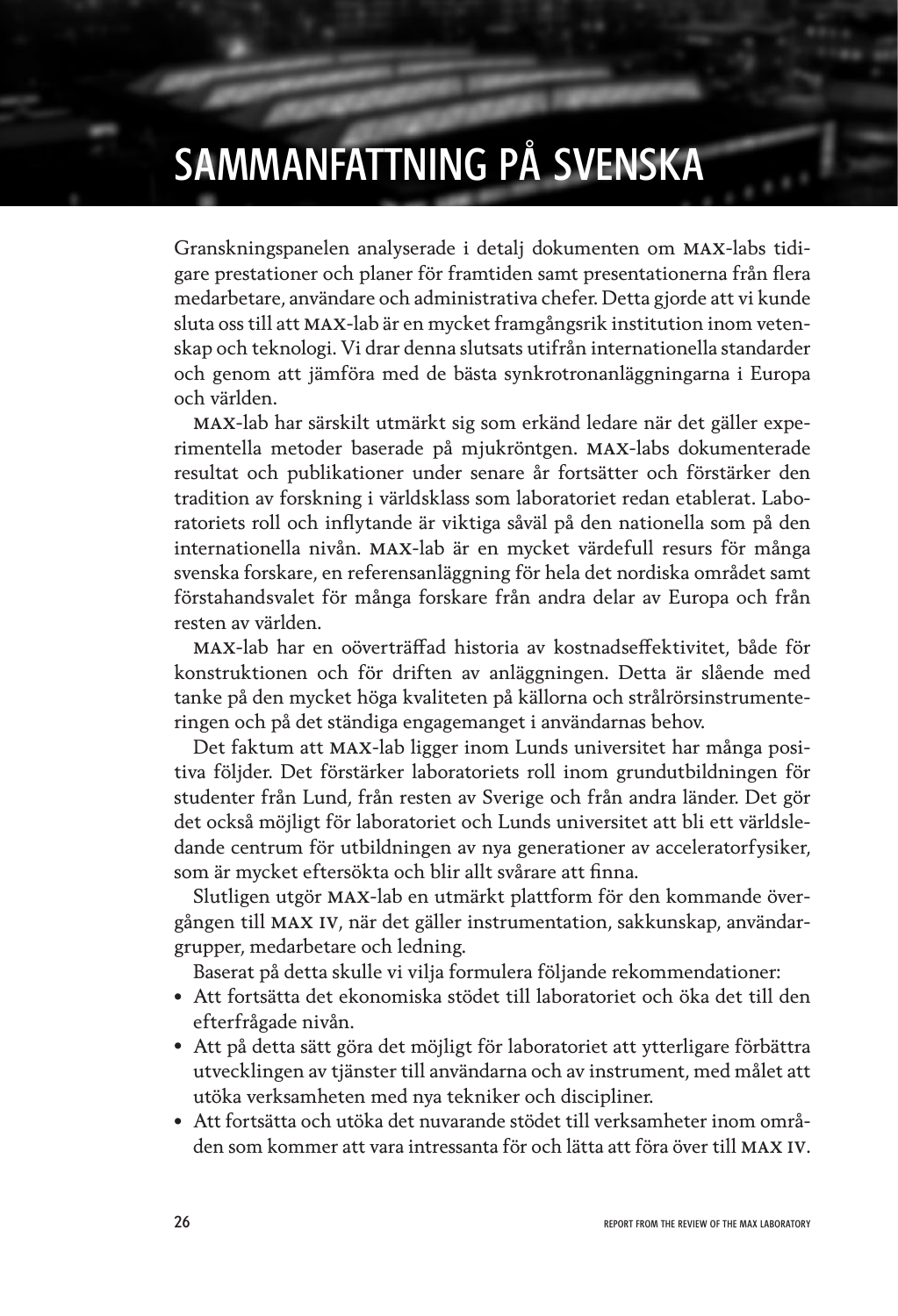- Att garantera kontinuiteten i driften och i tjänster till användare under den framtida övergången till max iv.
- Att under de kommande åren bevara det enastående arvet i form av mänskliga resurser på max-lab, vilket är nödvändigt för den fortsatta kostnadseffektiviteten.
- Att fortsätta och utöka samarbetet med Lunds universitet inom utbildningen i acceleratorforskning.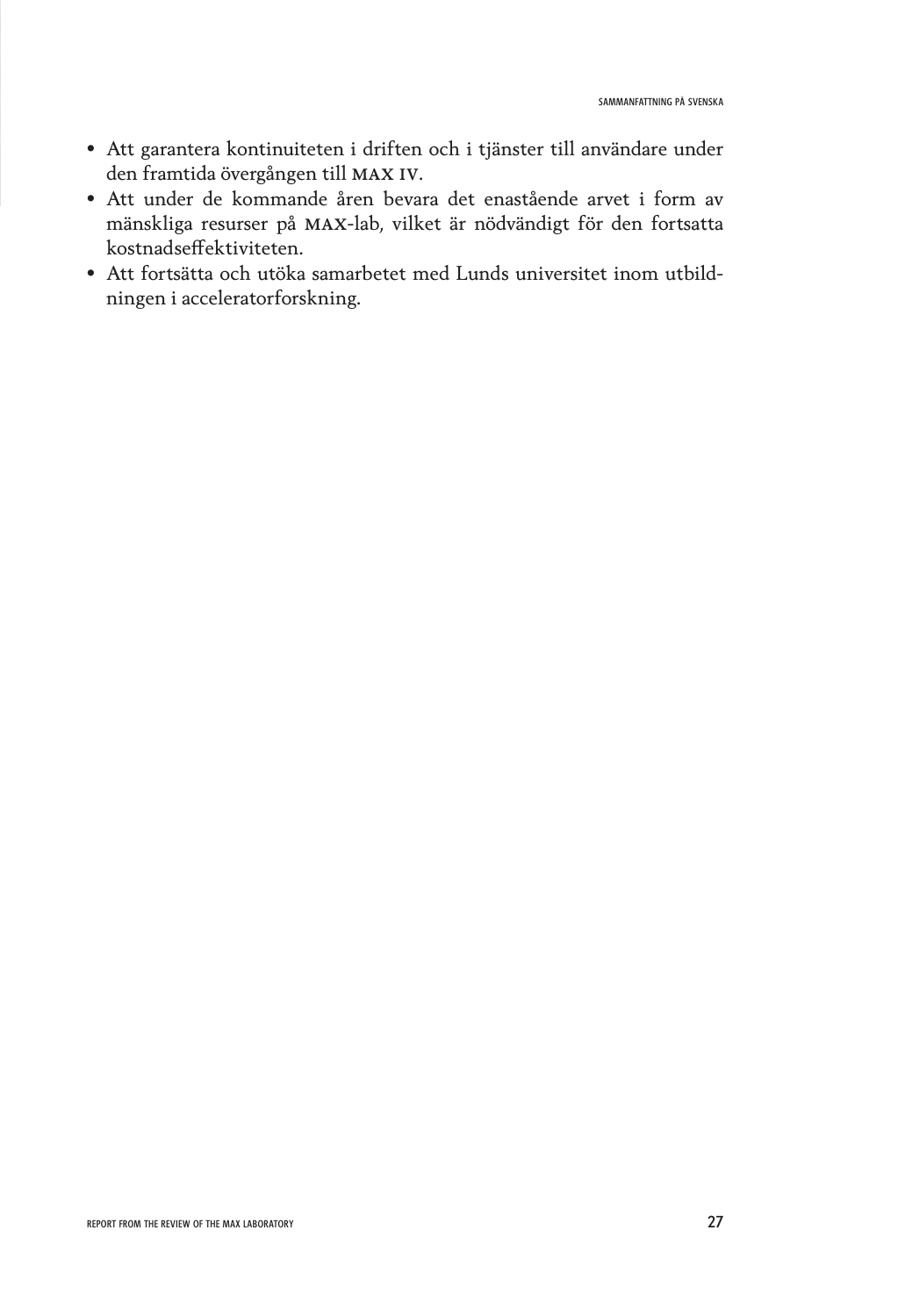### APPENDIX 1: TERMS OF REFERENCE

#### Introduction

The Swedish research council funds two National Facilities, max-lab and Onsala Space Observatory. The national research facilities were reviewed in 2002/2003. Based on the results of the review a restructuring of the funding to the, at that time, four national research facilities it was decided to terminate the funding of two of the facilities over a three years period starting with the fiscal year 2004. One of the main reasons was to be able to operate the two remaining national research facilities with a higher financial support. The level of funding for the Onsala Space Observatory and max-lab has increased gradually from 2004. Before the end of 2009 the research council has to decide on the level of support from 2010.

max-lab is a Swedish National Facility for research with energetic electrons and synchrotron radiation. At present three electron storage rings for synchrotron radiation are in operation, MAX I at 550 MeV, MAX II at 1.5 gev and max iii at 700 mev max-lab has also proposed to build a new synchrotron radiation laboratory, max iv. The detailed scientific and technical merits of this proposal are not part of this review.

The present evaluation is to examine in detail max-lab as a user facility and a national laboratory. After completion, the results and conclusions of the review will be made public in a written report.

#### Review Panel

The review will be conducted by a "Review Panel". The members will be internationally recognized experts, with broad views and expertise. None of the members shall be personally and actively engaged in max-lab.

The chairperson of the Review Panel is Professor Örjan Skeppstedt, Stockholm University. Professor Skeppstedt heads the review and is the rapporteur of the panel. A research officer from the Swedish Research Council acts as the co-ordinator of the review. Members of the working group for Molecular, Cellular and Material Research may attend the evaluation as observers.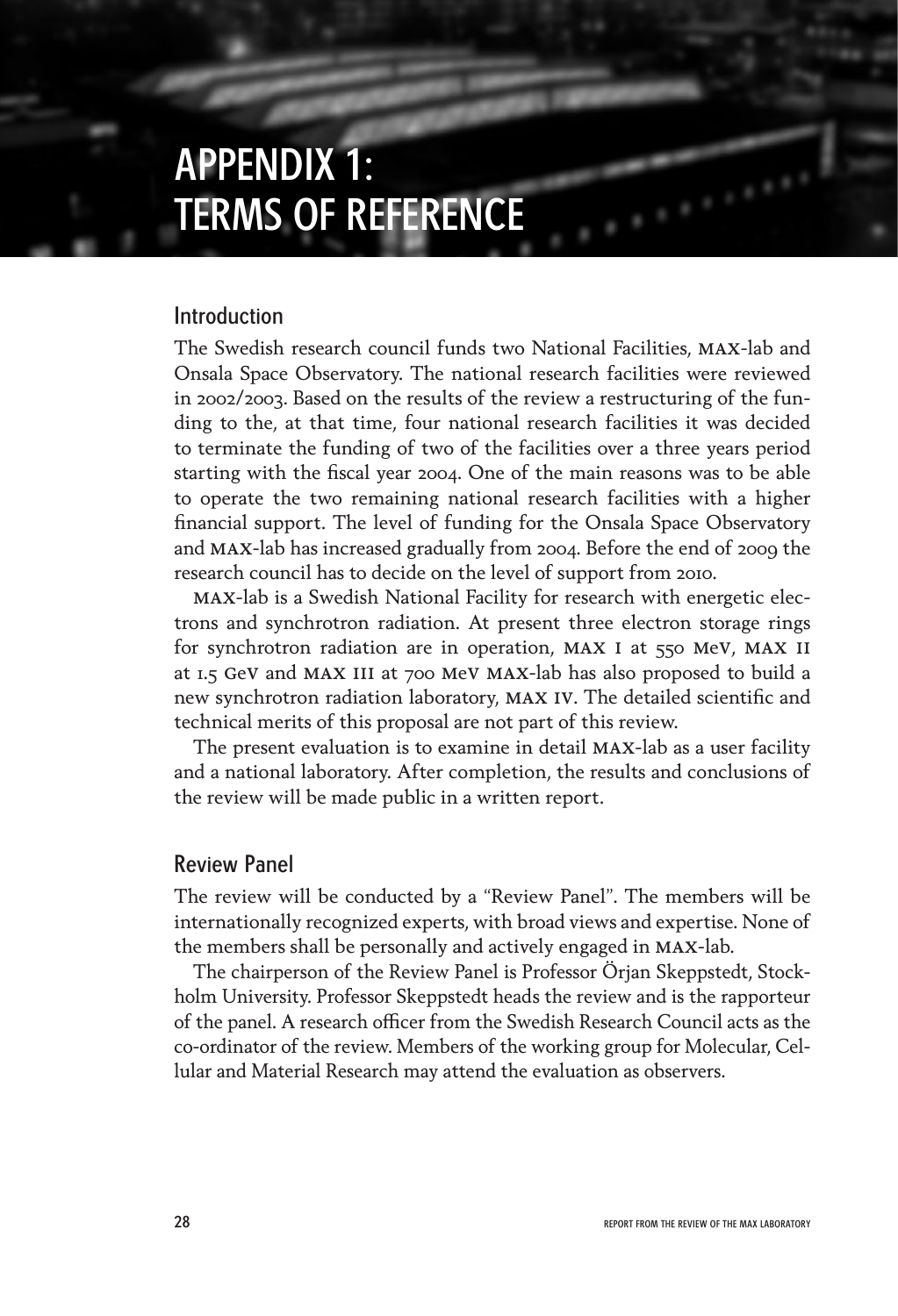#### Review schedule

The review shall be made during the spring of 2009 and the Panel shall have at least one site visit at max-lab. A preliminary report shall be presented to the Swedish Research Council not later than June 1, 2009.

#### Review procedure

The Review Panel shall investigate the general scientific/technical activity of the max laboratory in view the budget given to the activity. The new areas of science that has been developed during the last six year shall be highlighted.

The Review Panel is asked to write a report about the performance of the present max-lab. In this report the Panel is requested to:

- Evaluate, from an international point of view, the scientific quality of the ongoing activity.
- Comment on the role the increased funding from the research council has had on the scientific activity.
- Estimate if the user support is on an appropriate level compared to other synchrotron radiation laboratories.
- Identify the most important scientific achievements at max-lab during the last five years.
- Evaluate, as an alternative to max-lab the possibility for Swedish scientists to obtain sufficient beamtime at existing and planned synchrotron radiation sources.
- Comment upon the relation between international and Swedish users.
- Comment on the number of non university users.
- Estimate if the cost for running max-lab is appropriate and give an opinion what a 25% increase/decrease in the funding would mean for the scientific performance.
- Comment on the balance between different disciplines and users.
- Comment on the full operational concept of the facility, in particular for serving expert users, non-expert users and commercial users.

The panel is also asked to report about any other issue scientific, administrative or financial, which can be of importance for the research council when the new budget for max-lab is determined.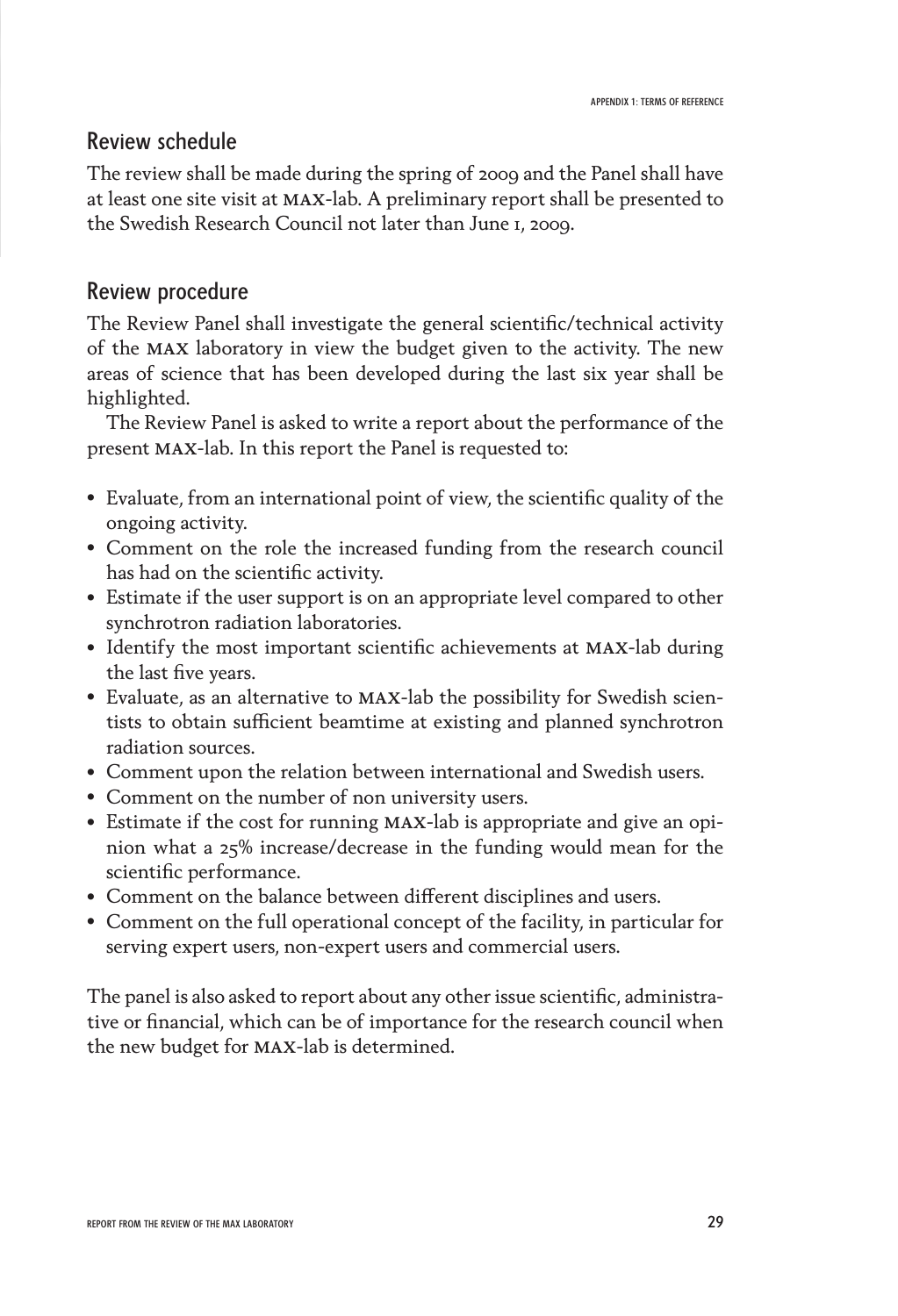## APPENDIX 2: SHORT CVS OF THE PANEL MEMBERS

#### Prof. Maria Arménia Carrondo

Vice-Rector of the Universidade Nova de Lisboa since 2007 and Professor at Instituto de Tecnologia Química e Biológica (ITOB), Universidade Nova de Lisboa (1998–present).

Current address: ITOB – Av. da República, 2784-505 Oeiras, Portugal Born in V. N. De Famalicão, Portugal, in 1948.

Chem. Eng. by University of Porto, Portugal, 1971; Ph.D. in Chemical Crystallography, Imperial College of Science and Technology, University of London, uk, 1978.

#### Special assignments:

Vice-Director of ITQB (1996–2005). Member of the Executive Direction of IST, Technical University of Lisbon (1984-1987).

Coordinator of the Macromolecular Crystallography Unit and Leader of the Structural Genomics Laboratory at ITQB (1988–present).

Associate Professor at Instituto Superior Técnico (IST), Universidade Técnica de Lisboa, (1979–1998).

Elected EMBO member in 2000; European Medal for Bio-Inorganic Chemistry in 2004.

Representative of the Portuguese Government at the ESRF Council (1998– 2002). Representative of the Minister for Science and Technology in the process that led to the Portuguese membership of ESRF in 1997. Users representative at the ec Round-Table for synchrotrons (1991–1996).

Member of the Scientific Advisory Board of the EMBL-PETRAIII project since 2008. Member of the Review Panel of the EMBL Hamburg Outstation in 2003.

Member of the Priorities Committee of the EMBL Hamburg Outstation since 2005. Member of the esrf Review Committee in Life Sciences – Protein Crystallography (2000–2003).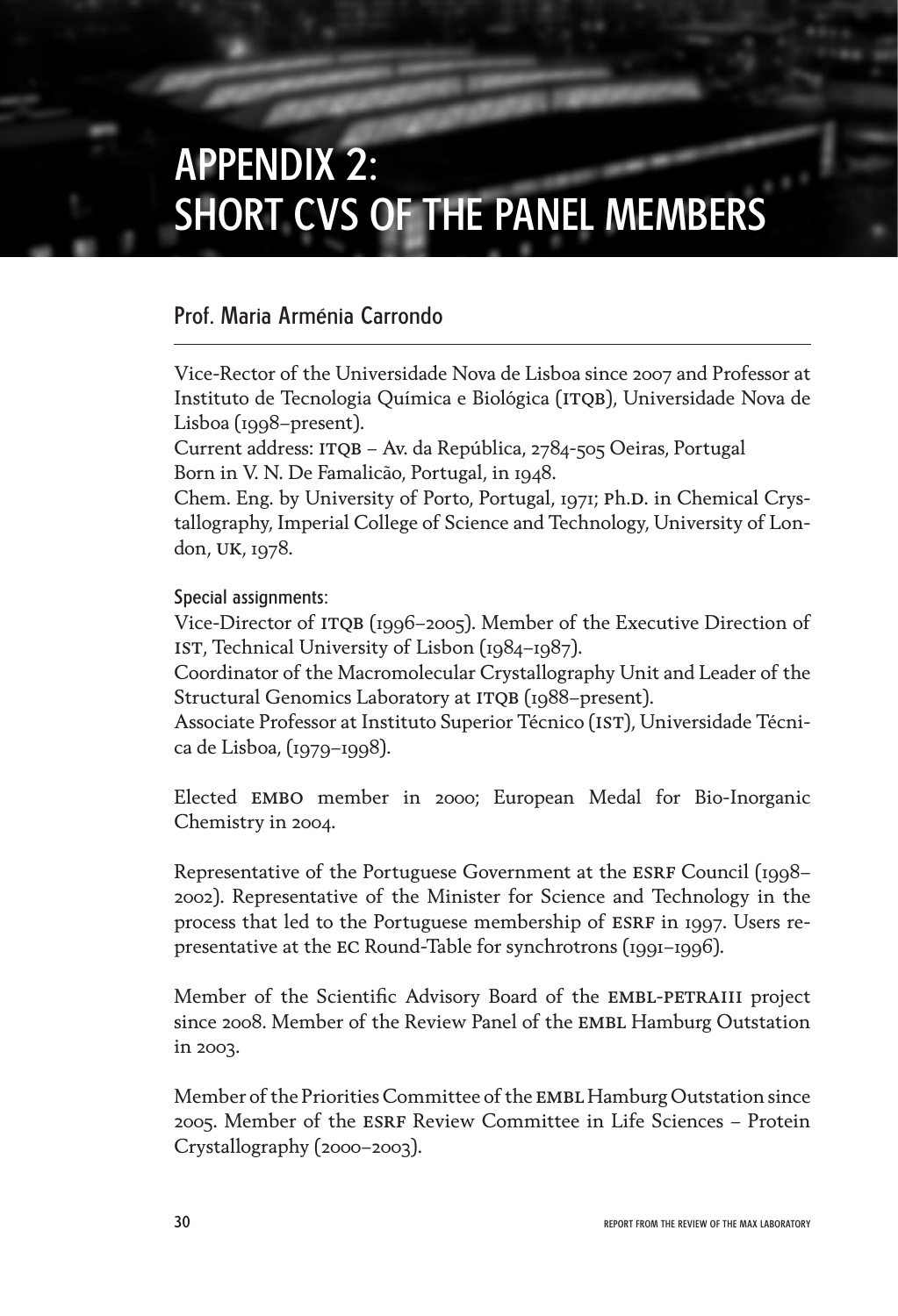#### Editor of *Journal of Biological Inorganic Chemistry* since December 2001.

Member of the European Crystallographic Association Committee for the Max-Perutz Prize (2006 and 2007). Officer of the Executive Committee of the International Union of Crystallography (1999–2005) and Chair of the IUCr Sub – Commission on the Union calendar (2002–2005). Officer of the Executive Committee of the European Crystallography Association (eca)  $(1997 - 2000)$ .

Member of the Organizing and Programme Committees of the Eurobic8, Aveiro, Portugal, 2006. Organizer of the EU courses BioCrys on "Fundamentals of modern methods in Biocrystallography", Oeiras, 2002, 2004, 2006 and 2008. Vice-President of the Organizing Committee of the febs meeting, Lisbon, 2001. Chair of the Organizing Committee of ecm 17, Lisbon, 1997. Member of the Programme Committee of ecm 16, 1995, Lund, Sweden and member of the Advisory Board for ECM 18, 1998, Prague, Check Republic and Member of the Programme Committee for ecm 19, 2000, Nancy, France. Founding Member of the Special Interest Group within eca on Macromolecular Crystallography and Secretary between 1998 and 2001. Chair of this SIG since 2006.

Vice-President of the Portuguese Biochemical Society (1998–2004).

Coordinator for the ITOB participation as partner of the EU integrated project SPINE2-Complexes, the Specific Support Action TEACH-SG, the EU Infrastructure Cooperation Network ECM-INF2 and associated TID centre to the EU integrated project BIOXHIT.

Special Scientific Interests:

Protein Crystallograhy. Structural studies of protein and protein complexes of the innate immune system, metalloproteins and metalloenzymes. Application of methods involving data obtained in synchrotrons, namely methods based on Anomalous Dispersion.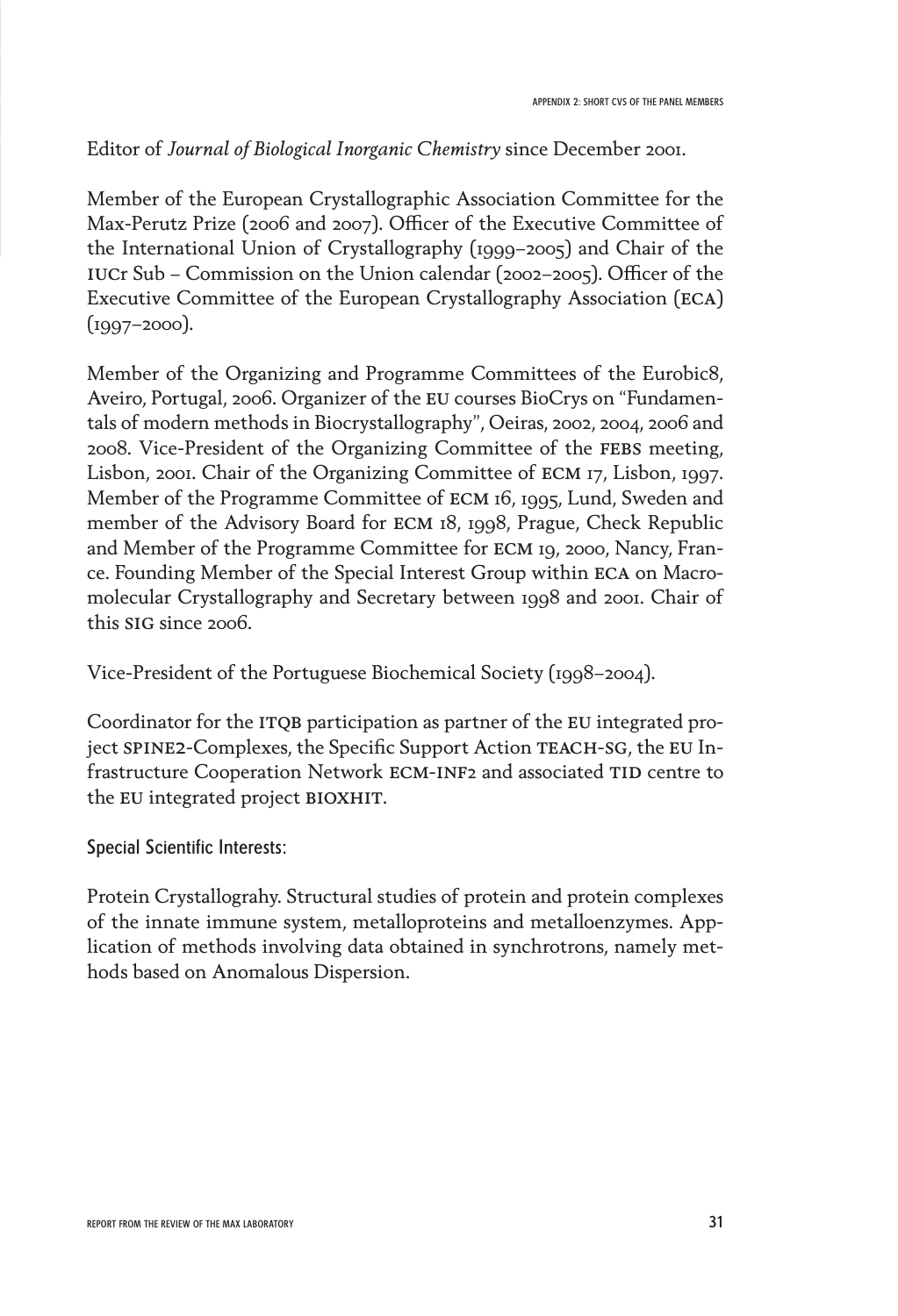#### Prof. Giorgio Margaritondo

Fellow, Amer. Phys. Soc., Amer. Vac. Soc. & Inst. of Phys. (FinstP, Chartered Physicist)

#### Professional Degree:

University of Rome I, Laurea of Doctor *Summa cum Laude* in Physics (1969).

#### Positions:

| Present:       | Vice-president for Academic Affairs (Provost) and (since                                                                                                            |
|----------------|---------------------------------------------------------------------------------------------------------------------------------------------------------------------|
|                | 1990) full professor (professeur ordinaire) of applied physics                                                                                                      |
|                | at the Ecole Polytechnique Fédérale of Lausanne (EPFL),                                                                                                             |
|                | Switzerland.                                                                                                                                                        |
|                | <b>Concurrent Responsibilities:</b>                                                                                                                                 |
|                | • President of the Council of the European Commission<br>Integrating Initiative in Synchrotron and FEL Science<br>(formerly: Coordinator of the European Commission |
|                | Round Table on Synchrotron Radiation and Free Electron<br>Lasers).                                                                                                  |
|                | • Adjunct Professor of Physics, University of Wisconsin-                                                                                                            |
|                | Madison and Vanderbilt University.                                                                                                                                  |
| 2001-2004:     | Dean of the Faculty of Basic Sciences at the EPFL                                                                                                                   |
| 2000-2001:     | Head of the Department of Physics at the EPFL                                                                                                                       |
| $1995 - 98$ :  | Coordinator of the Experimental Division, Sincrotrone                                                                                                               |
|                | Trieste (Elettra), Italy.                                                                                                                                           |
| 1990-96, 2000: | Director of the Applied Physics Institute at the EPFL.                                                                                                              |
| $1978 - 90$ :  | At the University of Wisconsin-Madison: associate director                                                                                                          |
|                | of the Wisconsin Synchrotron Radiation Center (1984-90);                                                                                                            |
|                | full professor of physics (1983-90); associate (1980-83 and                                                                                                         |
|                | assistant (1978-80) professor of physics.                                                                                                                           |
| $1971 - 78$    | Staff Member of the Italian National Research Council                                                                                                               |
|                | (CNR)                                                                                                                                                               |
| $1975 - 77$    | Resident Visitor, Bell Laboratories (Murray Hill), Surface                                                                                                          |
|                | Physics Department].                                                                                                                                                |
| 1969-71:       | Postdoctoral Fellow of the Italian National Research Council.                                                                                                       |

#### Research:

Semiconductors, superconductors, interfaces, synchrotron light, free electron lasers, photoemission, spectromicroscopy, biological spectromicroscopy, x-ray imaging, radiology.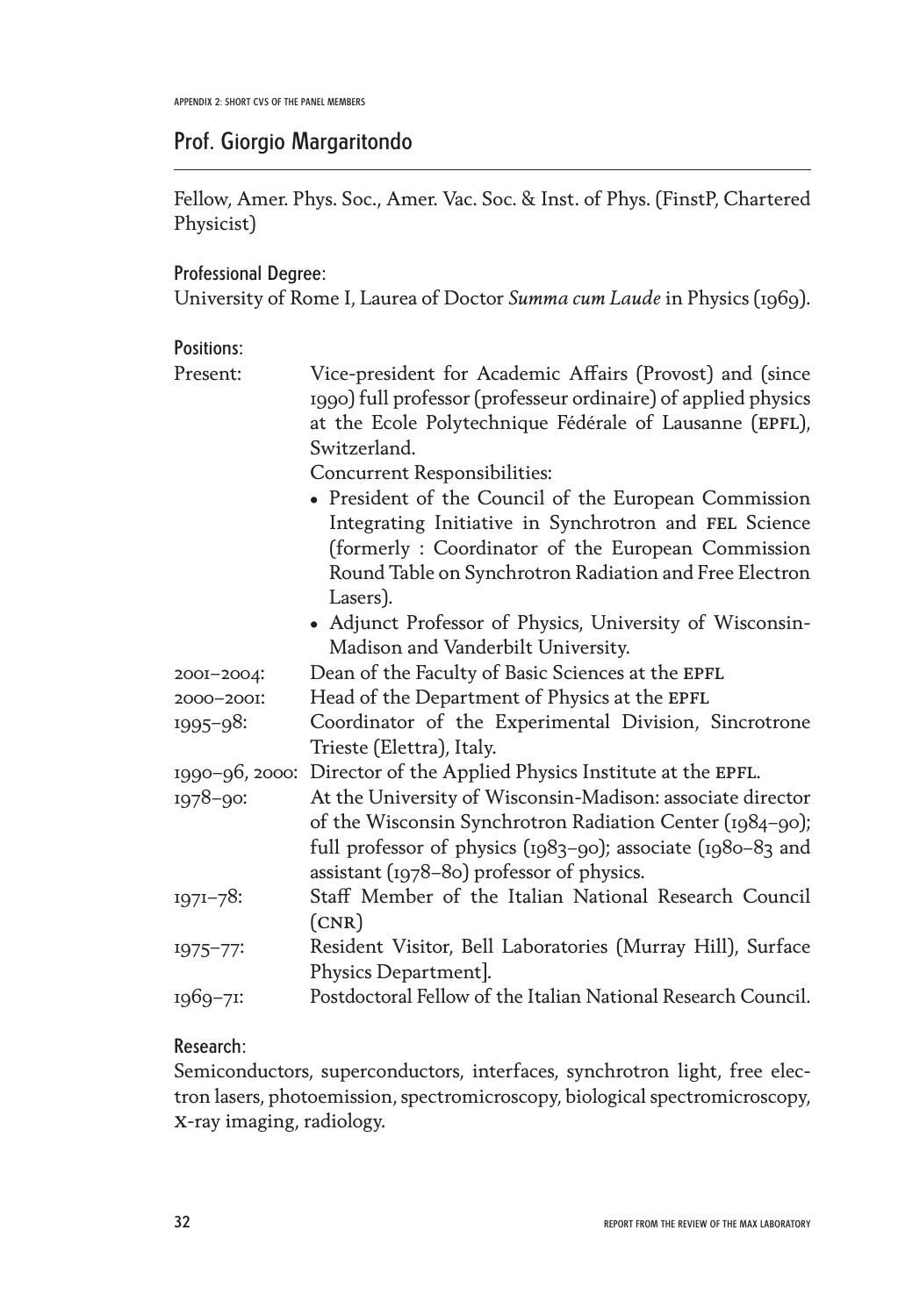#### Honors:

Golden Plaquette of the University of Nova Gorica (2008); American Physical Society Outstanding Referee (2008); isi Highly Cited Researcher in Materials Science (2003); skore-a Prize of the Swiss Science Agency (2002); Fellow and Chartered Physicist, Institute of Physics (uk) (1999); Fellow, American Vacuum Society (1998); Ranked 163 in the ISI list of 1120 Most Cited Physicist (1981–97); John Yarwood Memorial Medal of the British Vacuum Council (1995); Vanderbilt University McMinn Distinguished Lecturer (1994); Who's Who in the World (1992); Fellow, American Physical Society (1988); Who's Who in the Frontiers of Science and Technology (1985); Romnes Award (1983); Who's Who in Technology (1980); American Men and Women of Science (1979); International Junior NATO fellowship (1975); national fellowship (top ranking) of the Italian Education Department (1969); *Summa cum Laude* for PhD Thesis (1969).

#### Memberships:

Institute of Physics (uk) (Fellow); American Phys. Society; American Vacuum Society; European Phys. Society; Swiss Phys. Society; Italian Phys. Society; American Association for the Advancement of Science.

#### Teaching:

| 1991-present  |                                                              |
|---------------|--------------------------------------------------------------|
| (EPFL):       | Undergraduate general physics courses for civil engineering, |
|               | mechanical engineering, rural engineering, chemical engi-    |
|               | neering and chemistry students; thesis advisor of PhD and    |
|               | diploma candidates; advanced semiconductor and super-        |
|               | conductor physics at Vanderbilt University.                  |
| $1978 - 1990$ | Graduate and undergraduate Courses in modern physics,        |
|               | solid-state physics and advanced optics at the University of |
|               | Wisconsin-Madison. PhD and MS thesis advisor.                |

#### Personal Data:

- Born in Rome, Italy, on August 24, 1946.
- Citizen of the United States of America.
- Married, two daughters.
- Fluent in English, Italian, French and Spanish.
- Author of books in English, French and Italian.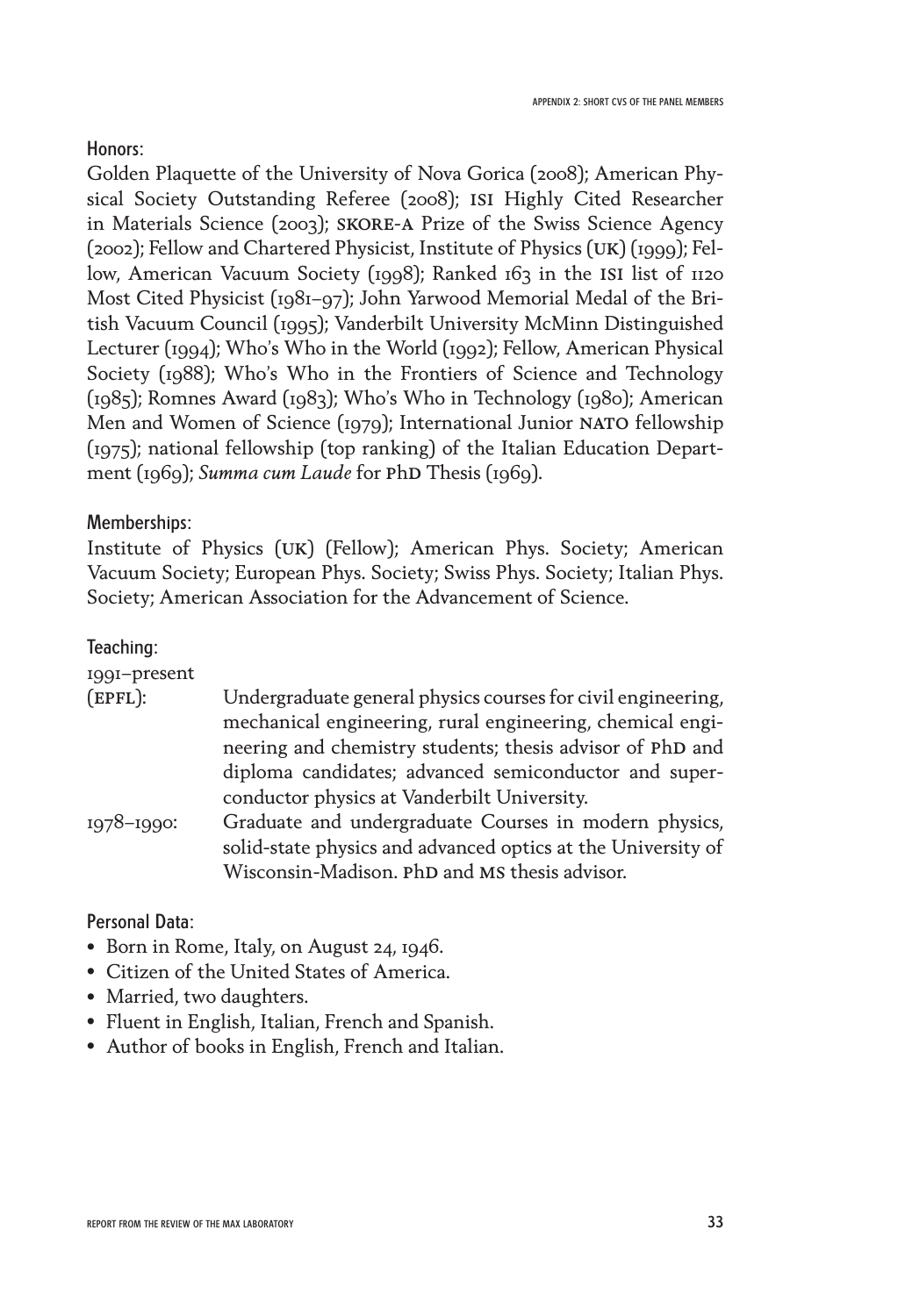Publications and Talks – Summary:

- Refereed articles, published or accepted (in press)
- Nonrefereed publications
- Books
- Book Chapters
- Invited talks at conferences
- Colloquia and seminars
- Contributed talks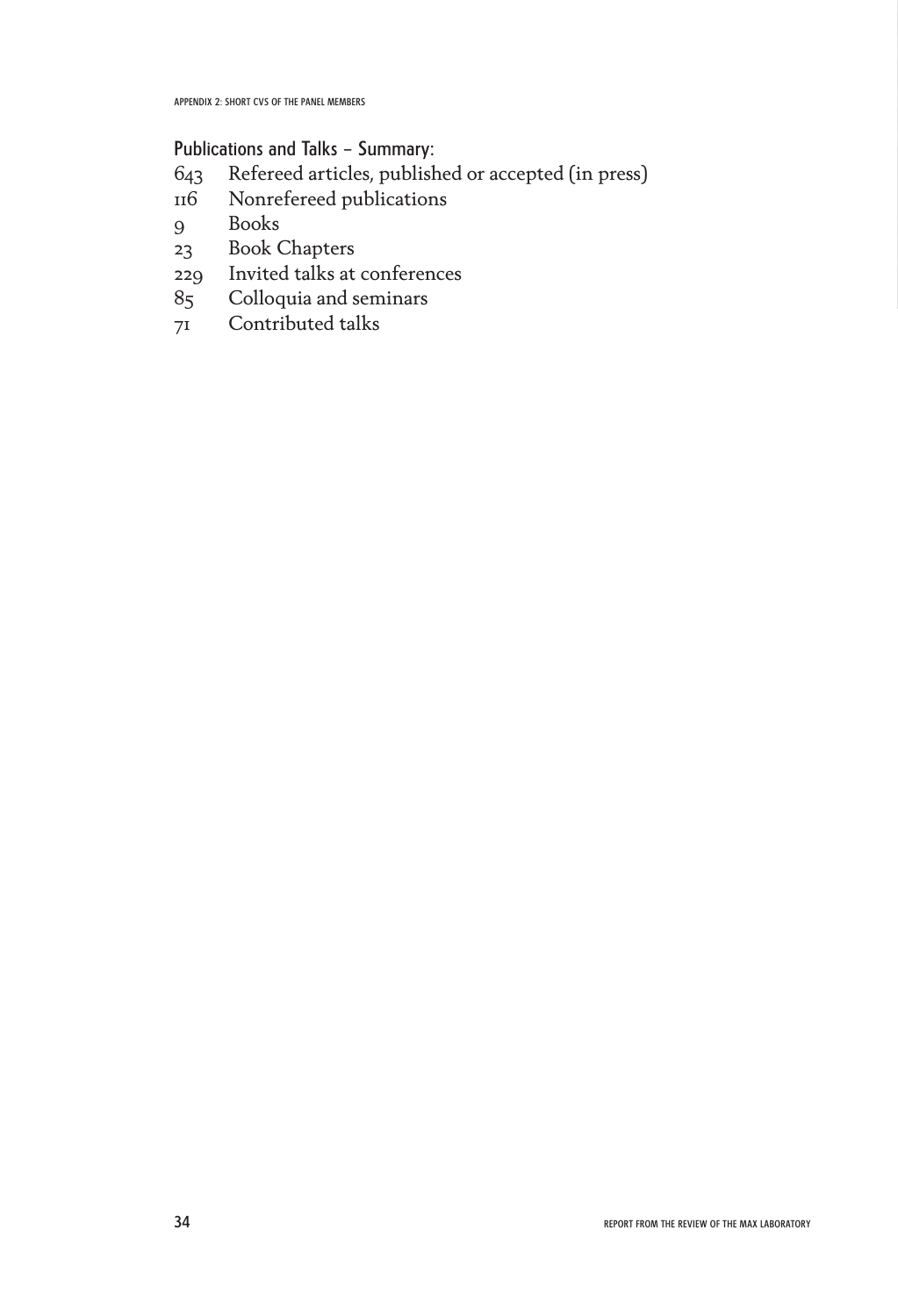## APPENDIX 3: PROGRAM FOR THE SITE VISIT AT MAX-LAB ON 3–5 MAY, 2009

#### Site visit at MAX-lab for the review panel 2009 PROGRAM:

Time: 3–5 May, 2009 Place: max-laboratory, Ole Römers väg 1, Lund

#### Sunday 3 May:

17:00–19:00 Panel meeting

#### Monday 4 May:

| $9:00 - 9:15$   | Introduction by Örjan Skeppstedt                                                       |
|-----------------|----------------------------------------------------------------------------------------|
| 9.15-11.00      | Overview of MAX-lab by Nils Mårtensson (Director of                                    |
|                 | MAX-lab) and the MAX-lab staff                                                         |
| $II.00 - I2.30$ | Short presentations of selected activities at MAX-lab:                                 |
|                 | Torben Jensen, Aarhus University - Hydrogen storage<br>materials                       |
|                 | Anders Mikkelsen, Lund University - Nanoscience                                        |
|                 | Bente Vestergaard, University of Kopenhagen - Bio-SAXS                                 |
|                 | Björn Valse, SARomics AB, Lund - Offering services in struc-                           |
|                 | tural biology                                                                          |
|                 | Gunnar Öhrwall, MAX-lab - The Scienta Art of 10k electron                              |
|                 | spectrometer                                                                           |
|                 | Svante Svensson, Uppsala University, Research at beamline I4II                         |
| $12.30 - 13.00$ | Lunch                                                                                  |
| $13.00 - 15.00$ | Discussion and comments about the activities at MAX-lab                                |
|                 | with Nils Mårtensson and a few representatives of the MAX-                             |
|                 | lab staff and Lund University                                                          |
| 15.00-19.00     | Closed meeting with the review panel for conclusions and<br>preparation of the report. |
|                 |                                                                                        |

#### Tuesday 5 May:

9.00–15.00 Closed meeting with the review panel for conclusions and preparation of the report.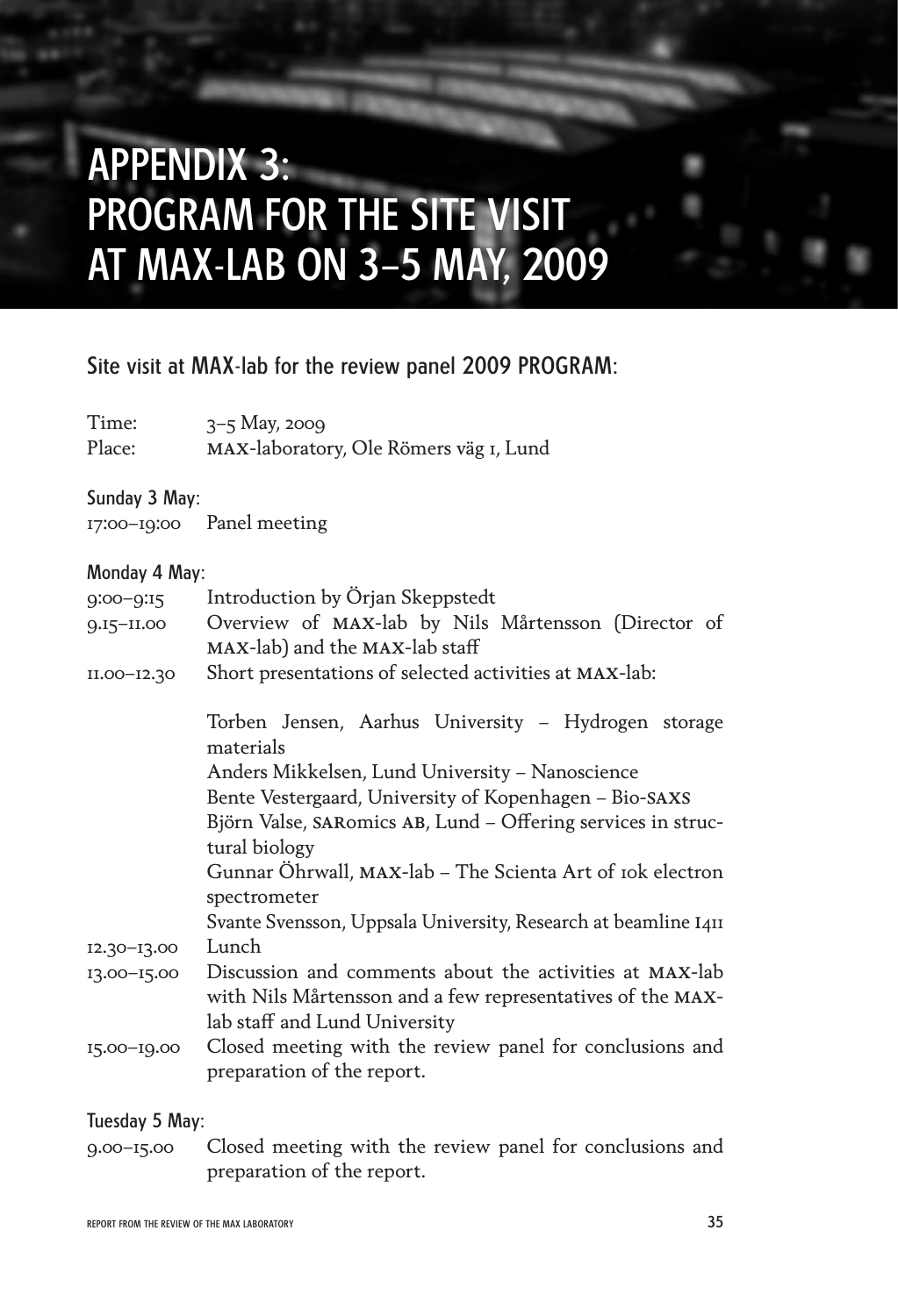## APPENDIX 4: ORGANISATIONAL PLAN FOR MAX-LAB

#### **MAX-lab Organization December 2008**